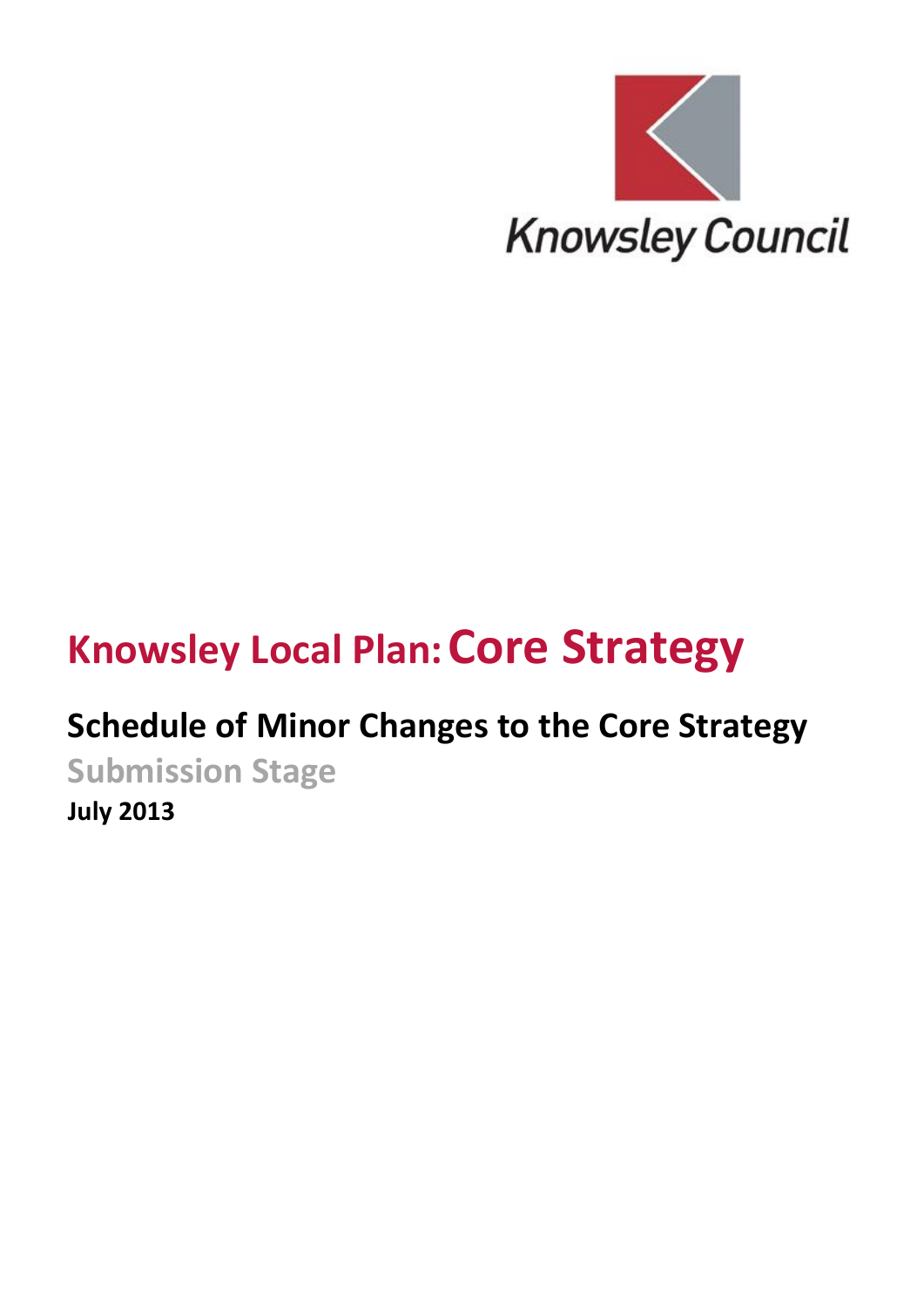#### **Introduction to the Schedule of Minor Changes**

This schedule details the minor changes made to the Core Strategy following the consultation of the Knowsley Local Plan: Core Strategy Proposed Submission document in November/December 2012. All of the changes identified relate to points of clarification, factual updates and typographical or grammatical errors. The changes are minor and do not materially change the policies or strategic direction of the Core Strategy. The reasons for making each of the changes are clearly set out in the schedule.

The Schedule of Minor Changes should be read in conjunction with the Knowsley Local Plan: Core Strategy Proposed Submission document (November 2012). The page/paragraph numbers in the table refer to this document.

#### **About the Schedule of Minor Changes**

The schedule is structured in the same order as the Core Strategy. There are five columns in the schedule of minor changes.

- The **Ref** column identifies the row number of the schedule
- The **Page/Section** column identifies the page number or section of the Proposed Submission document that the change relates to
- The **Policy/Paragraph** column identifies the relevant part of the Proposed Submission document
- The **Change** column details the proposed changes to text, diagrams and tables
- The **Reason** column gives a brief explanation why the Council has made the change.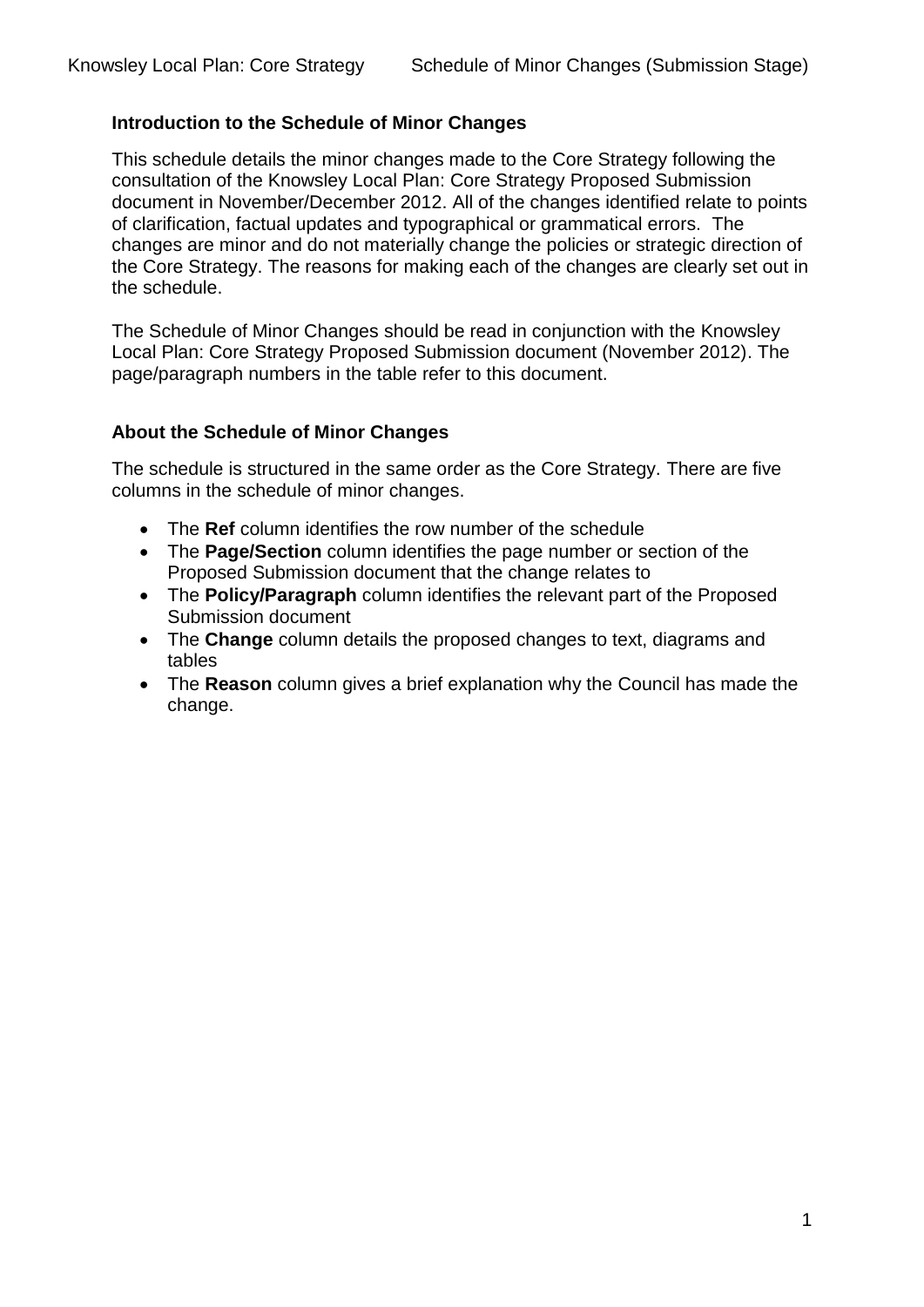| Ref | Page /<br><b>Section</b> | Policy /<br>Paragraph  | Change<br>(Deleted text struck through; new text in <b>bold blue</b> ; changes to diagrams, tables,                                                                                                                                                                                                                                                                                                                     | <b>Reason</b>                                                                           |
|-----|--------------------------|------------------------|-------------------------------------------------------------------------------------------------------------------------------------------------------------------------------------------------------------------------------------------------------------------------------------------------------------------------------------------------------------------------------------------------------------------------|-----------------------------------------------------------------------------------------|
|     | 1.4<br>1                 |                        | etc described in <i>italic</i> text.<br>The Knowsley's Sustainable Community Strategy Strategy for Knowsley<br>(SCS) <sup>(1)</sup> aims to make Knowsley "The Borough of Choice", with a sustainable and<br>diverse population, living in successful suburban townships that provide a sense of<br>place and community. The SCS vision is as set out in an earlier Sustainable                                         | SCS now updated to the<br>'Borough Strategy'                                            |
|     | 1                        | footnote               | Communities Strategy and states that by 2023, Knowsley will have:<br>The Borough of Choice: Sustainable Community Strategy 2008 - 2023 (Knowsley<br>Partnership and Knowsley MBC, 2008) and its recent update, A Strategy for<br>Knowsley: The Borough of Choice 2012 - 2023 (Knowsley Partnership and<br>Knowsley MBC, 2012 2013)                                                                                      | SCS now updated to the<br>'Borough Strategy'                                            |
|     | 1                        | <b>New</b><br>footnote | The Borough of Choice: Sustainable Community Strategy 2008-2023<br>(Knowsley Partnership and Knowsley MBC, 2008)                                                                                                                                                                                                                                                                                                        | To provide a reference to<br>the previous Knowsley<br><b>SCS</b>                        |
|     | 2                        | 1.9                    | The planning policy documents to be produced are set out in Picture1.1 'Planning<br>Policy in Knowsley'. There are (as at late 2012) no proposals to prepare<br>Neighbourhood Plans in Knowsley, and these would need to be led by local<br>communities rather than the Council. The Council will intends to make a decision<br>on whether to charge a Community Infrastructure Levy prior to adoption of this<br>Plan. | Minor editorial change                                                                  |
|     | $\overline{2}$           | Picture 1.1            | Local Plan Documents: Joint Merseyside and Halton Joint Waste Local Plan                                                                                                                                                                                                                                                                                                                                                | Update to document title                                                                |
|     | 3                        | 1.11                   | The Joint Merseyside and Halton Joint Waste Local Plan has been prepared by<br>Merseyside Environmental Advisory Service for Halton, Knowsley, Liverpool,<br>Sefton, St Helens and Wirral Councils and sets out the planning strategy for the<br>sustainable management of waste across the sub region.                                                                                                                 | Update to document title                                                                |
|     | 5                        | Picture 1.2            | Regional Policy: Regional Strategy (to be abolished May 2013)<br><b>Sub-regional Policy: Economic Review</b><br>Local Policy: Sustainable Community Strategy for Knowsley                                                                                                                                                                                                                                               | Update to documents                                                                     |
|     | 6                        | 1.29                   | <b>4.29 Regional Policy</b>                                                                                                                                                                                                                                                                                                                                                                                             | Correction of formatting<br>issue. No paragraph<br>number required for sub-<br>heading. |
|     | 6                        | 1.31                   | However, through the Localism Act 2011, the Government has made legislative<br>provision for the abolition of this regional planning tier. In advance of this abolition,                                                                                                                                                                                                                                                | Updated to reflect<br>revocation of the RSS in                                          |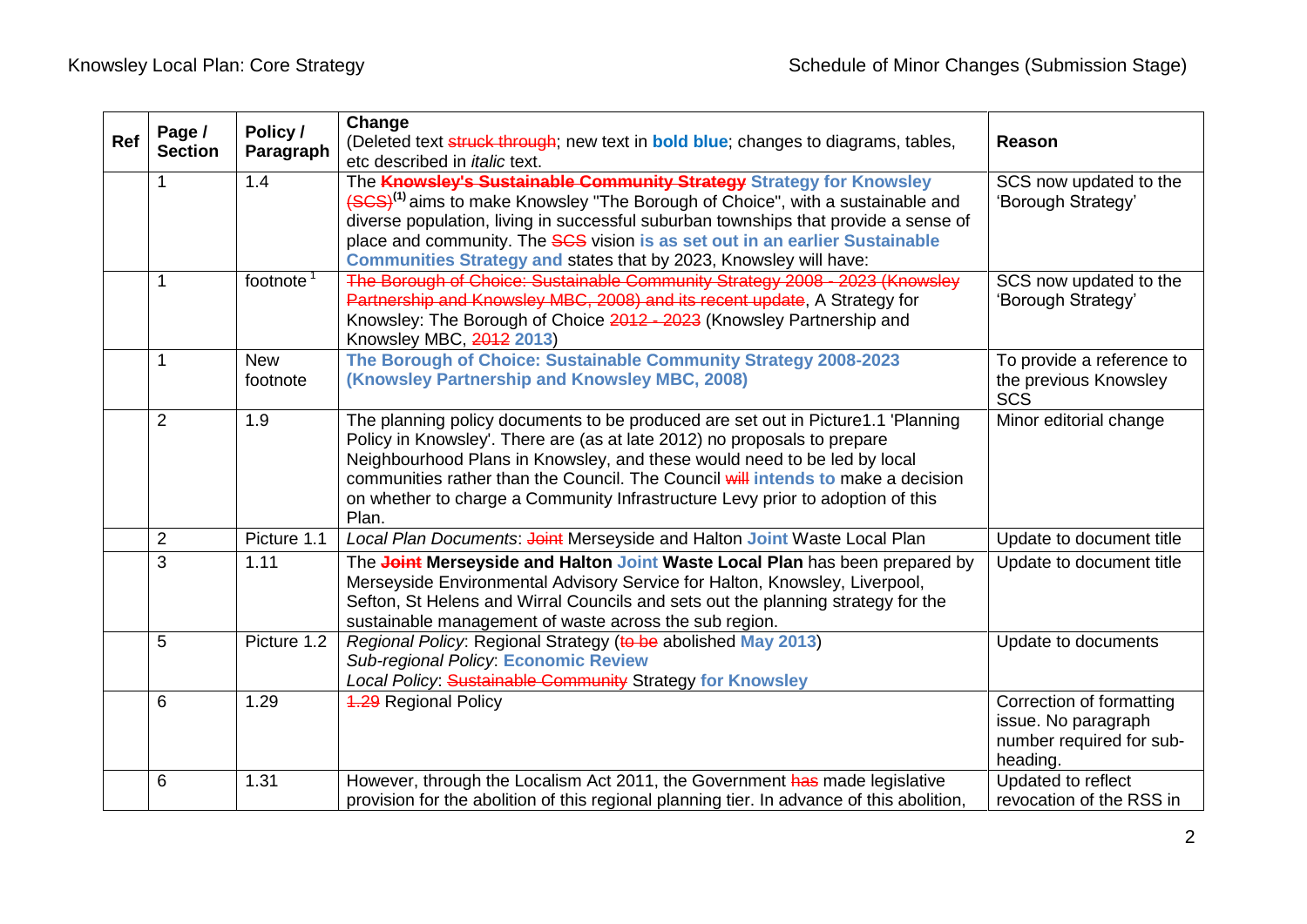| Ref | Page /<br><b>Section</b> | Policy /<br>Paragraph   | Change<br>(Deleted text struck through; new text in <b>bold blue</b> ; changes to diagrams, tables,<br>etc described in <i>italic</i> text.                                                                                                                                                                                                                                                                                                                                                        | Reason                                       |
|-----|--------------------------|-------------------------|----------------------------------------------------------------------------------------------------------------------------------------------------------------------------------------------------------------------------------------------------------------------------------------------------------------------------------------------------------------------------------------------------------------------------------------------------------------------------------------------------|----------------------------------------------|
|     |                          |                         | work towards a replacement Regional Strategy for the North West (known as<br>RS2010) was cancelled. The evidence base and early work on this project was<br>published as "Future Northwest"(14), which set out agreed shared priorities for the<br>region, albeit in a non-statutory form. The implications of the abolition of the RSS<br>are documented in the supporting Technical Reports for the Core Strategy. The<br>North West Regional Spatial Strategy was formally revoked in May 2013. | May 2013.                                    |
|     | 6                        | footnote $12$           | Further information is available on the CLG website at<br>http://www.communities.gov.uk/planningandbuilding/planningsystem/planningpolicy/<br>https://www.gov.uk/government/topics/planning-and-building                                                                                                                                                                                                                                                                                           | Updated web link                             |
|     | 7                        | 1.34                    | The key local policy document is the Knowsley Sustainable Community Strategy<br>Strategy for Knowsley: The Borough of Choice (SCS - see paragraphs 1.4 and<br>1.5). This is highly influential for the Local Plan, which seeks to deliver many of the<br>aims and objectives set out in the SCS Strategy.                                                                                                                                                                                          | SCS now updated to the<br>'Borough Strategy' |
|     | $\overline{7}$           | 1.35<br><b>Bullet 3</b> | The Knowsley Corporate Plan <sup>(18)</sup> sets out the Council's key priorities for the period<br>2012 - 2015, focusing on delivering "the Borough of Choice" as set out in the SCS.<br>The Plan includes six key pledges which the Council and its partners will seek to<br>deliver, relating to education, employment, skills, housing, business, and advice for<br>residents.                                                                                                                 | SCS now updated to the<br>'Borough Strategy' |
|     | $\overline{7}$           | 1.36                    | In addition, and as previously noted, the Council already has a range of adopted<br>planning documents, including SPDs, saved UDP policies and the Merseyside and<br>Halton Joint Waste Local Plan. Reflecting ongoing or recently emerging planning<br>priorities, these documents have also been influential in relation to the development<br>of the Core Strategy.                                                                                                                             | Update to document title                     |
|     | $\overline{7}$           | footnote <sup>18</sup>  | The Borough of Choice: Corporate Plan 2012 - 2015 (Knowsley MBC, 2012 2013)                                                                                                                                                                                                                                                                                                                                                                                                                        | Update to document                           |
|     | 8                        | footnote <sup>20</sup>  | see Section 33A of the Localism Act and paragraph 178 - 182 of the NPPF<br><b>National Planning Policy Framework.</b>                                                                                                                                                                                                                                                                                                                                                                              | To improve clarity                           |
|     | 8                        | footnote <sup>21</sup>  | Knowsley Local Plan Core Strategy Duty to Cooperate Statement (Knowsley MBC,<br>2012 2013.)                                                                                                                                                                                                                                                                                                                                                                                                        | Update to document                           |
|     | 9                        | 1.47                    | Reference should be made to the Local Plan Monitoring Framework which will<br>set out how the implementation and delivery of plan objectives and individual<br>policies will be assessed.                                                                                                                                                                                                                                                                                                          | Deleted - repeats text in<br>para.1.45.      |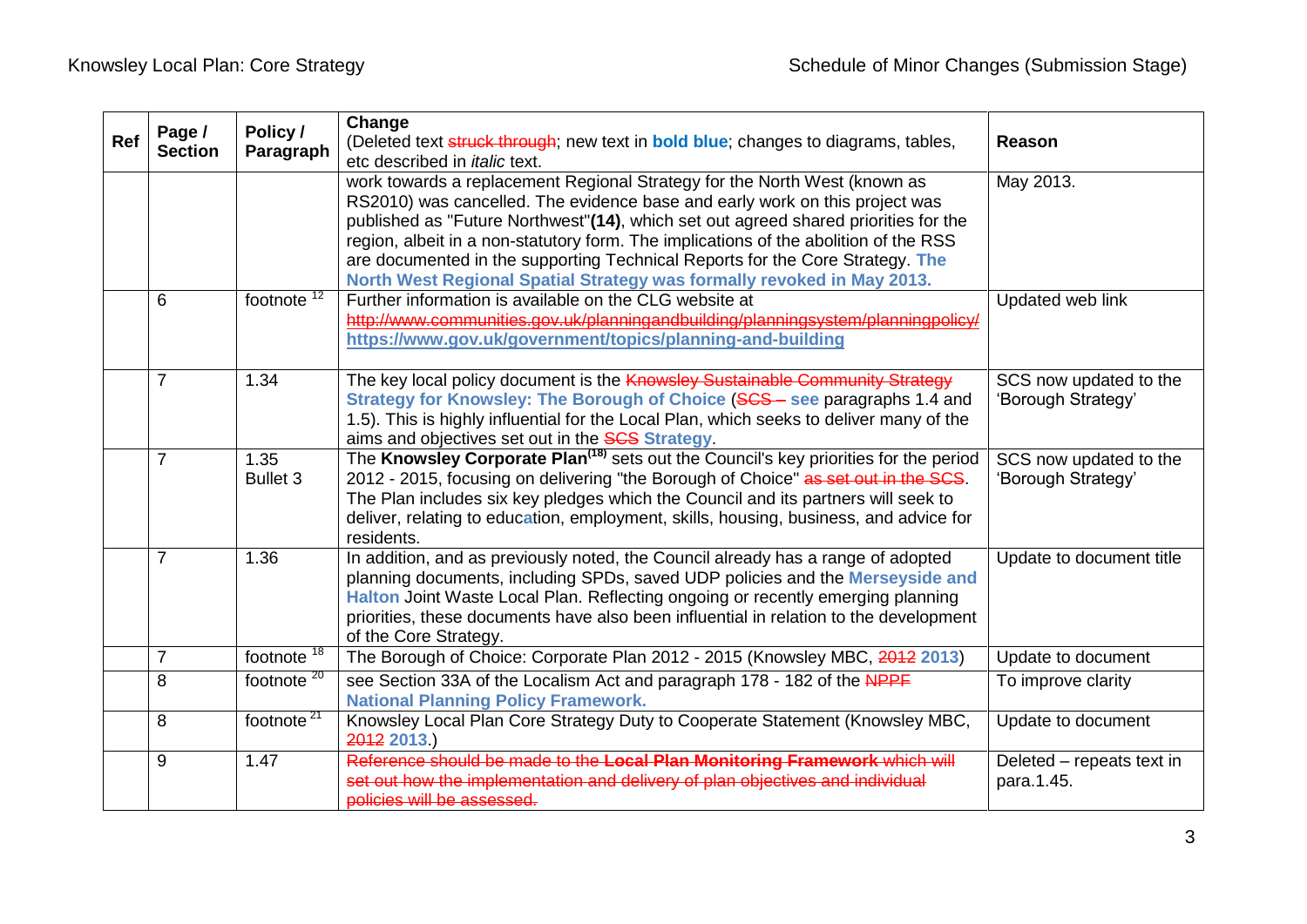|     |                          | Policy /   | Change                                                                                                                                                                     |                             |
|-----|--------------------------|------------|----------------------------------------------------------------------------------------------------------------------------------------------------------------------------|-----------------------------|
| Ref | Page /<br><b>Section</b> |            | (Deleted text struck through; new text in <b>bold blue</b> ; changes to diagrams, tables,                                                                                  | Reason                      |
|     |                          | Paragraph  | etc described in <i>italic</i> text.                                                                                                                                       |                             |
|     | 11                       | Knowsley   | <b>Knowsley Fact Box</b>                                                                                                                                                   | Update to data              |
|     |                          | Fact Box   | • Approximately 450,000 146,000 people live in Knowsley;                                                                                                                   |                             |
|     |                          |            | • Deprivation levels are among the highest in the country, particularly in Kirkby,<br>Huyton and Stockbridge Village;                                                      |                             |
|     |                          |            | . The Borough has over 60,000 dwellings, of which a very high proportion (over<br>30%) are within affordable tenures;                                                      |                             |
|     |                          |            | • There are projected to be over 7,000 more households in Knowsley by 2028;                                                                                                |                             |
|     |                          |            | • Around 56,500 59,600 people work in about 3,000 firms in the Borough;                                                                                                    |                             |
|     |                          |            | . Over 18,000 Knowsley residents commute into Liverpool each day to work;                                                                                                  |                             |
|     |                          |            | • Knowsley covers an area of 8,620 ha, of which 54% is designated as Green Belt;<br>and                                                                                    |                             |
|     |                          |            | . Over half a million people visit Knowsley Safari Park each year.                                                                                                         |                             |
|     | 13                       | Figure 2.1 | Commuting flows data updated - data source 'APS Commuter Flows 2011'                                                                                                       | To reflect updated data     |
|     | 15                       | Map 2.2    | Key reordered.                                                                                                                                                             | Key amended and             |
|     |                          |            | Amendment to Neighbouring District Boundary.                                                                                                                               | reordered to provide        |
|     |                          |            | Title: Knowsley Local Context as at 2012 2013.                                                                                                                             | further clarity and improve |
|     |                          |            |                                                                                                                                                                            | consistency with the Key    |
|     |                          |            |                                                                                                                                                                            | Diagram and Area            |
|     |                          |            |                                                                                                                                                                            | Priorities maps.            |
|     | 16                       | 2.9        | During the 1970s and 1980s, a loss of manufacturing jobs in the Knowsley area left                                                                                         | To reflect updated data     |
|     |                          |            | thousands of local people facing unemployment. This, coupled with a relatively poor                                                                                        |                             |
|     |                          |            | choice of housing to buy, contributed to a population decline of nearly 40,000<br>between 1971 and 1991 <sup>(28)</sup> . To address the decline in population the Council |                             |
|     |                          |            | embarked upon an ambitious "stabilisation strategy" in 1991. This resulted in a                                                                                            |                             |
|     |                          |            | relative stabilisation of population since 2000. In March 2011, Knowsley's                                                                                                 |                             |
|     |                          |            | population was estimated to be 149,230 <sup>(29)</sup> . The 2011 Census, however, suggests                                                                                |                             |
|     |                          |            | that the population was 145,900. National projections indicate that the Borough'                                                                                           |                             |
|     |                          |            | population will increase between 2008 and 2028 2011 and 2021 <sup>(30)</sup> .                                                                                             |                             |
|     | 16                       | 2.11       | In April 2011, Knowsley contained approximately 64,629 The 2011 Census                                                                                                     | To reflect updated data     |
|     |                          |            | highlights that Knowsley currently has 62,967 dwellings <sup>(32)</sup> with a high proportion                                                                             |                             |
|     |                          |            | (over 30% 26.6%) being within affordable tenures including social rented <sup>(33)</sup> with the                                                                          |                             |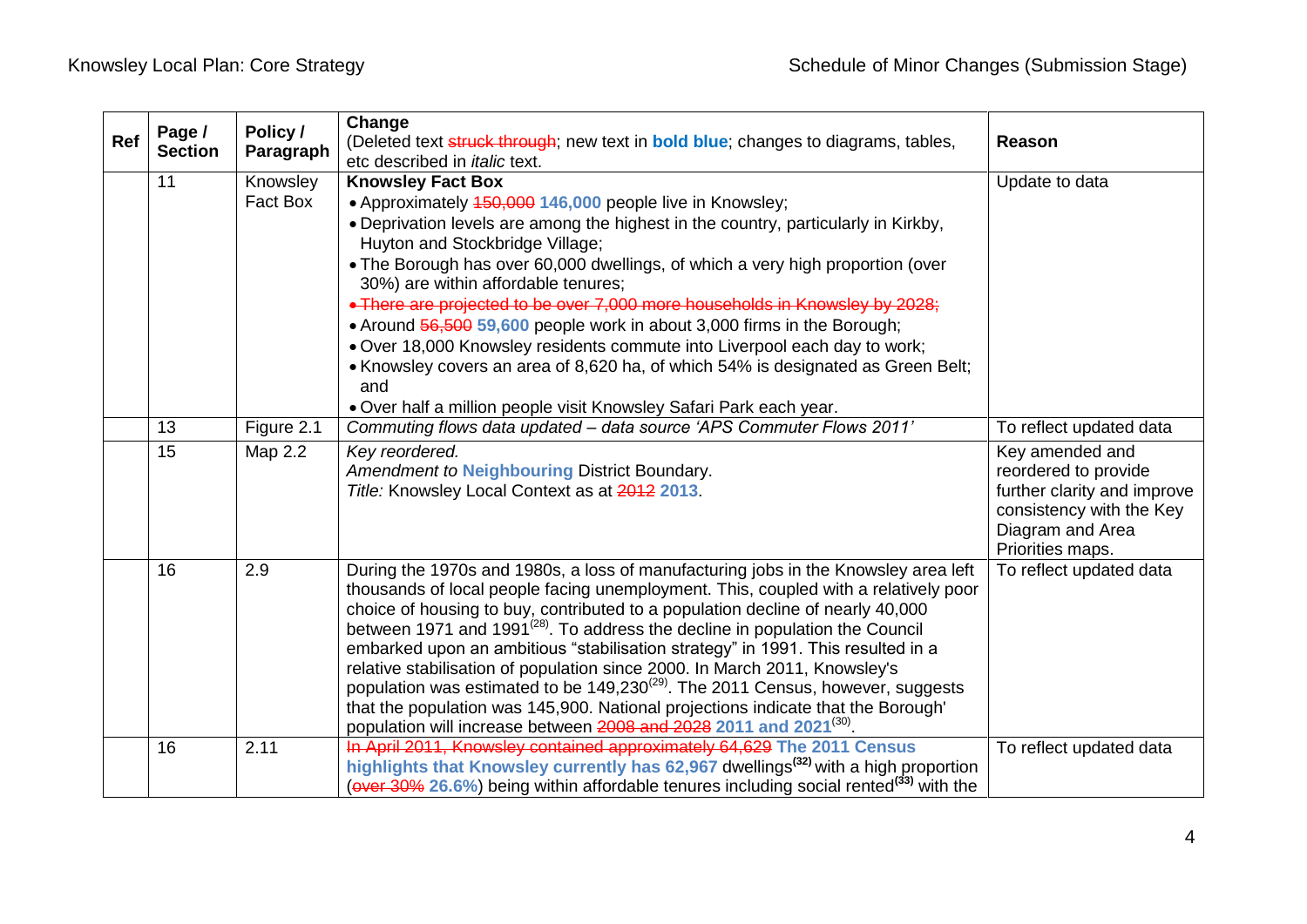| Ref | Page /<br><b>Section</b> | Policy /<br>Paragraph | Change<br>(Deleted text struck through; new text in <b>bold blue</b> ; changes to diagrams, tables,<br>etc described in <i>italic</i> text.                                                                                                                                                                                                                                                                                                                                                                                                                                                                                                                                                                                                | Reason                                                                                |
|-----|--------------------------|-----------------------|--------------------------------------------------------------------------------------------------------------------------------------------------------------------------------------------------------------------------------------------------------------------------------------------------------------------------------------------------------------------------------------------------------------------------------------------------------------------------------------------------------------------------------------------------------------------------------------------------------------------------------------------------------------------------------------------------------------------------------------------|---------------------------------------------------------------------------------------|
|     |                          |                       | highest concentrations occurring in Kirkby and North Huyton <sup>(34)</sup> .                                                                                                                                                                                                                                                                                                                                                                                                                                                                                                                                                                                                                                                              |                                                                                       |
|     | 16                       | 2.12                  | The average household size in Knowsley is comparatively large with a high<br>proportion containing dependent children and lone parent families <sup>(35)</sup> . The latest<br>available data indicates that the number of households within Knowsley is projected<br>to rise by about 7,000 between 2008 and 2028 <sup>(36)</sup>                                                                                                                                                                                                                                                                                                                                                                                                         | To reflect updated data                                                               |
|     | 16                       | footnote $30$         | 2008-based Sub-national Population Projections (ONS, 2010) Interim 2011-based<br>sub national population projections (ONS, 2013)                                                                                                                                                                                                                                                                                                                                                                                                                                                                                                                                                                                                           | Reference updated to<br>reflect new data                                              |
|     | 16                       | footnote $31$         | 2008-based Sub-national Population Projections (ONS, 2010) Interim 2011-based<br>sub national population projections (ONS, 2013)                                                                                                                                                                                                                                                                                                                                                                                                                                                                                                                                                                                                           | Reference updated to<br>reflect new data                                              |
|     | 16                       | footnote $32$         | Knowsley Annual Monitoring Report 2011 (Knowsley MBC, 2011) Dwellings, local<br>authorities in England and Wales, Census 2011 (ONS, 2012)                                                                                                                                                                                                                                                                                                                                                                                                                                                                                                                                                                                                  | Reference updated to<br>reflect new data                                              |
|     | 16                       | footnote $33$         | Dwelling Stock by Tenure and Condition (ONS, 2009 2011)                                                                                                                                                                                                                                                                                                                                                                                                                                                                                                                                                                                                                                                                                    | Reference updated to<br>reflect new data                                              |
|     | 16/17                    | 2.15                  | The delivery of new housing in Knowsley since 2002 2003/04 has generally been at<br>a slower rate (a total of 4205 new homes). Net completions (1890) have also been<br>slowed by the high rates of demolition (-2386 since 2003) new footnote particularly<br>associated with the North Huyton New Deal for Communities programme. Figure<br>2.2 'Housing Completions 2002/3 - 2010/11' illustrates the impact of demolitions on<br>net completions in the Borough since 2002/03. A significant proportion of housing<br>which has been delivered in recent years has been on previously developed land.<br>Knowsley's urban area is now, however, relatively constrained in terms of housing<br>land availability $(39)$ (new footnote). | Data updated from the<br><b>Housing Position</b><br>Statement (Knowsley,<br>$2013$ ). |
|     | 17                       | Figure 2.2            | Graph updated with new data outlined in the Housing Position Statement (2013).                                                                                                                                                                                                                                                                                                                                                                                                                                                                                                                                                                                                                                                             | To use most accurate and<br>up to date data                                           |
|     | 17                       | new<br>footnote       | "Planning for Housing Growth in Knowsley" Technical Report (Knowsley<br><b>MBC, 2013)</b>                                                                                                                                                                                                                                                                                                                                                                                                                                                                                                                                                                                                                                                  | To reference additional<br>information added to<br>para. 2.15                         |
|     | 17                       | new<br>footnote       | <b>Housing Position Statement (Knowsley MBC, 2013)</b>                                                                                                                                                                                                                                                                                                                                                                                                                                                                                                                                                                                                                                                                                     | To reference additional<br>information added to<br>para. 2.15                         |
|     | 17                       | 2.17                  | Approximately 56,500 59,600 people are employed in the Borough <sup>(41)</sup> , with the total                                                                                                                                                                                                                                                                                                                                                                                                                                                                                                                                                                                                                                            | To reflect updated data                                                               |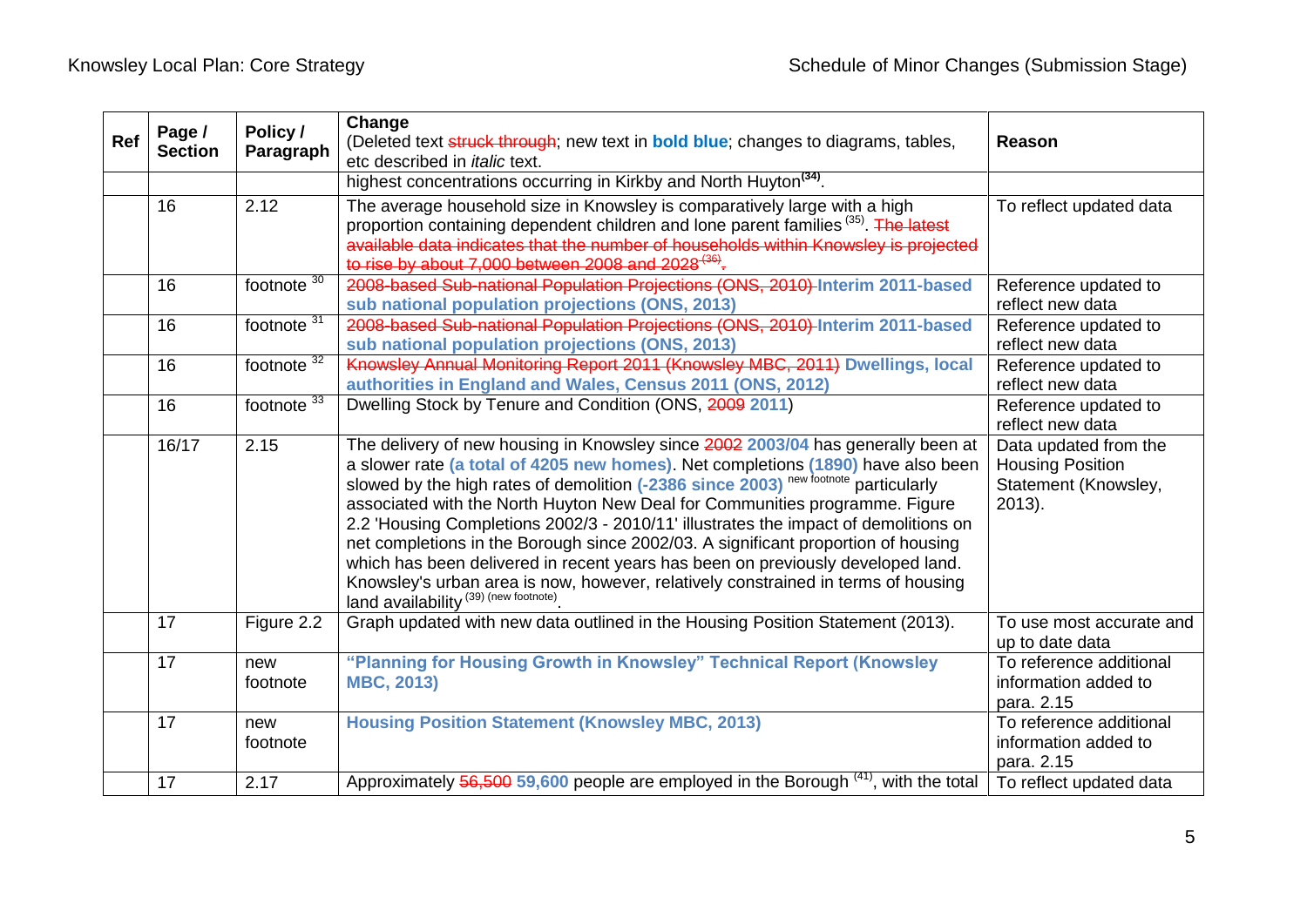| Ref | Page /<br><b>Section</b> | Policy /<br>Paragraph    | Change<br>(Deleted text struck through; new text in <b>bold blue</b> ; changes to diagrams, tables,<br>etc described in <i>italic</i> text.                                                                                                                                                                                                                                                                                                                                                                                                                                                                                                                                                                       | <b>Reason</b>                            |
|-----|--------------------------|--------------------------|-------------------------------------------------------------------------------------------------------------------------------------------------------------------------------------------------------------------------------------------------------------------------------------------------------------------------------------------------------------------------------------------------------------------------------------------------------------------------------------------------------------------------------------------------------------------------------------------------------------------------------------------------------------------------------------------------------------------|------------------------------------------|
|     |                          |                          | number of VAT registered businesses operating in Knowsley estimated at around<br>$3,000^{(42)}$ .                                                                                                                                                                                                                                                                                                                                                                                                                                                                                                                                                                                                                 |                                          |
|     | 17                       | footnote $41$            | 2008 Annual Business Inquiry Employee Analysis (ONS, 2009) (ONS Annual<br><b>Population Survey, 2012)</b>                                                                                                                                                                                                                                                                                                                                                                                                                                                                                                                                                                                                         | Reference updated to<br>reflect new data |
|     | 17                       | footnote $42$            | UK Business Activity Data (ONS, 2011) UK Business Activity, Size and Location<br>2012 (ONS, 2012)                                                                                                                                                                                                                                                                                                                                                                                                                                                                                                                                                                                                                 | Reference updated to<br>reflect new data |
|     | 17                       | footnote <sup>44</sup>   | Annual Survey of Hours and Earnings (ONS, accessed from Nomis 2011 2012)                                                                                                                                                                                                                                                                                                                                                                                                                                                                                                                                                                                                                                          | Reference updated to<br>reflect new data |
|     | 20                       | footnote $58$            | see Joint Merseyside and Halton Joint Waste Local Plan (MEAS, 2012 2013)                                                                                                                                                                                                                                                                                                                                                                                                                                                                                                                                                                                                                                          | Update to document title                 |
|     | 21                       | 2.39                     | Knowsley contains 121 individual listed structures, of which one is Grade I, three<br>four are Grade II*, and 447 116 are Grade II. They range from large buildings of<br>grandeur, such as Knowsley Hall, to structures like railway bridges. There are no<br>listed buildings in Knowsley on the national buildings at risk register(61).                                                                                                                                                                                                                                                                                                                                                                       | To reflect updated data                  |
|     | 21                       | footnote $6\overline{1}$ | Heritage at Risk Register 2010 2012 / North West (English Heritage, 2010 2012)                                                                                                                                                                                                                                                                                                                                                                                                                                                                                                                                                                                                                                    | Update to reference                      |
|     | 22                       | 2.42                     | Knowsley has high levels of worklessness. In March 2012, 6.9% 6.1% of the<br>residents of working age were claiming Job Seeker's Allowance, many on a long<br>term basis (64). The levels of claimants of Incapacity Benefit or Severe Disability<br>Allowance is also high.                                                                                                                                                                                                                                                                                                                                                                                                                                      | To reflect updated data                  |
|     | 22                       | footnote $64$            | Claimant Count - Age and Duration (ONS from Nomis, 23 July 2012 05 June 2013)                                                                                                                                                                                                                                                                                                                                                                                                                                                                                                                                                                                                                                     | Reference updated to<br>reflect new data |
|     | 23                       | 2.43                     | Educational attainment levels in Knowsley are low. In 2010/11 2011/12, 40.5%<br>40.9% of pupils achieved 5 or more A*-C grades at the end of Key Stage 4,<br>compared to $58.3\%$ 58.8% in England $^{(65)}$ . The level of educational attainment for<br>boys is particularly low. Knowsley has the fourth highest proportion of 16 to 18 year<br>olds that are not in education, employment or training (also referred to as "NEET").<br>Educational attainment remains a priority for the Council and its partners. The<br>Future Schools programme has replaced eleven secondary schools with seven new<br>Centres for Learning, while primary schools have a programme of rationalisation<br>and investment. | To reflect updated data                  |
|     | 23                       | footnote $65$            | Knowsley Annual Monitoring Report 2011 (Knowsley MBC, 2011) GCSE and<br>equivalent results 2011/12 (Revised) (Department for Education, 2013)                                                                                                                                                                                                                                                                                                                                                                                                                                                                                                                                                                     | Reference updated to<br>reflect new data |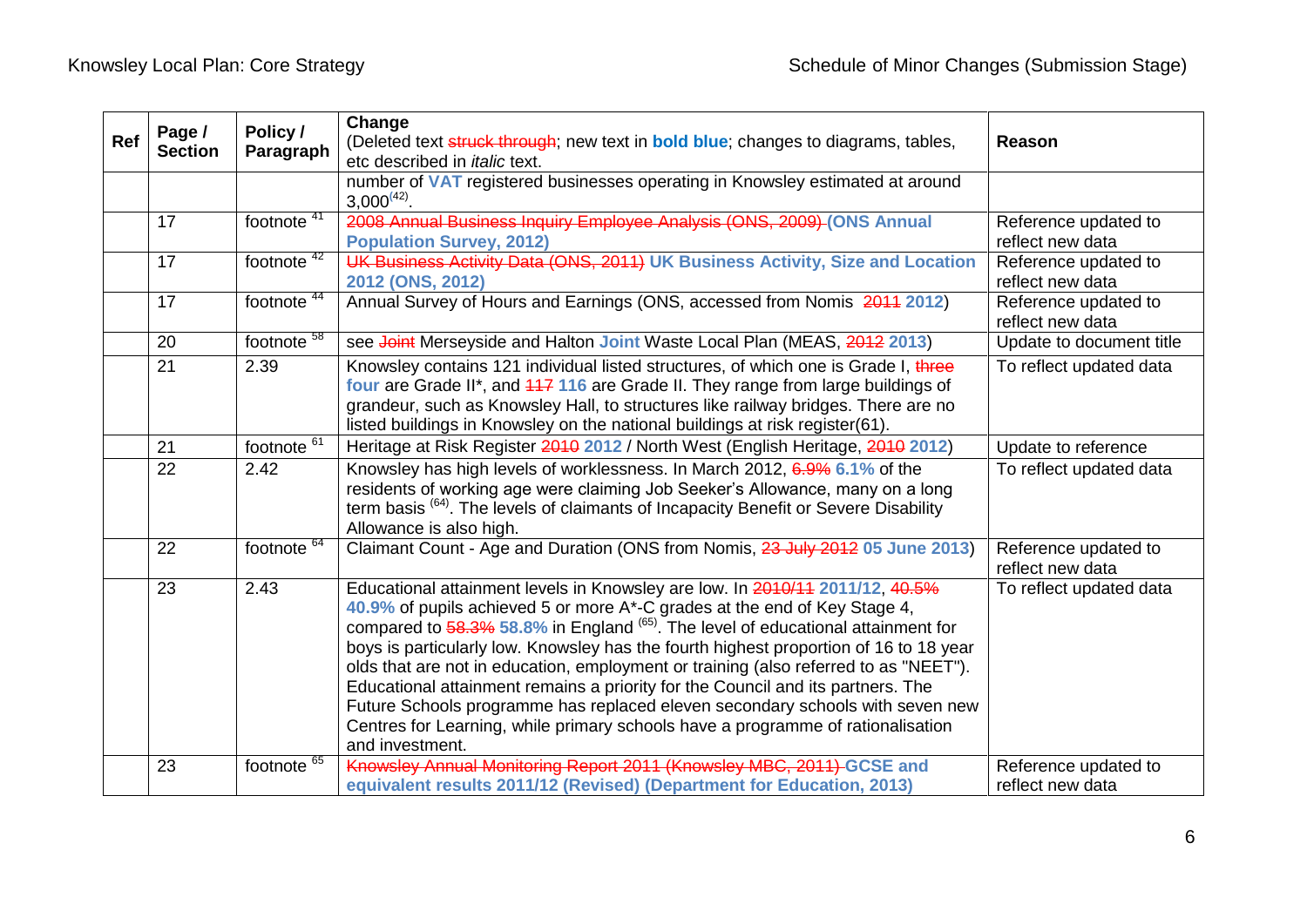| Ref | Page /<br><b>Section</b> | Reason         |                                                                                                                                                                                                                                                                                                                                                                                                                                                                                                                                                                                                                                                                                                                           |                                                                                |
|-----|--------------------------|----------------|---------------------------------------------------------------------------------------------------------------------------------------------------------------------------------------------------------------------------------------------------------------------------------------------------------------------------------------------------------------------------------------------------------------------------------------------------------------------------------------------------------------------------------------------------------------------------------------------------------------------------------------------------------------------------------------------------------------------------|--------------------------------------------------------------------------------|
|     |                          |                |                                                                                                                                                                                                                                                                                                                                                                                                                                                                                                                                                                                                                                                                                                                           |                                                                                |
|     | 23                       | 2.45           | Although life expectancy levels have increased, the Borough's levels (75.9 75.6<br>years for males and 79.8 81 for females) are still among the lowest in the country<br><sup>(68)</sup> . The Borough has high mortality rates from cancer (particularly lung cancer),<br>cardiovascular disease (including coronary heart disease and stroke) and<br>respiratory disease. These are issues which can be associated with lifestyle<br>choices such as smoking, alcohol consumption and diet <sup>(69)</sup> , but also with wider<br>environmental factors such as housing standards, quality of employment<br>opportunities, access to health and other services/facilities, open space and the<br>natural environment. | To reflect updated data                                                        |
|     | 23                       | footnote<br>68 | Area Partnership Boards Health Profiles 2011 (Knowsley Public Health Intelligence<br>and Evidence Team, 2011) Knowsley Public Health Annual Report 2012/2013<br>(Knowsley Public Health Intelligence and Evidence Team, 2013)                                                                                                                                                                                                                                                                                                                                                                                                                                                                                             | Reference updated to<br>reflect new data                                       |
|     | 26                       | 3.1            | Following the analysis of Knowsley in 2012, this chapter sets out a vision describing<br>the type of place which Knowsley will become by 2028. This is supported by<br>strategic objectives which identify priorities in more detail, and will be delivered via<br>Local Plan and other planning policies which will guide new development and<br>regeneration. Key influences on the vision and objectives have been the<br><b>Sustainable Community Strategy</b> Strategy for Knowsley (see Chapter 1<br>Introduction' of this document), and the key challenges and opportunities facing<br>Knowsley (see Chapter 2 'Knowsley - The Place').                                                                           | SCS now updated to the<br>'Borough Strategy'                                   |
|     | 33                       | 4.2            | For the purposes of Policy SD 1, the definition of "sustainable development" is<br>given in the NPPF <sup>(70)</sup> . This definition refers to those held by both the United<br>Nationals General Assembly, as well as the UK's "Sustainable Development<br>Strategy: Securing the Future" new footnote. The NPPF emphasises the economic,<br>social and environmental roles which the planning system must perform in order<br>that sustainable development can be delivered in accordance with these definitions.                                                                                                                                                                                                     | Minor editorial change.<br>Additional footnote added<br>to reference document. |
|     | 33                       | 4.3            | The NPPF explains that Local Plans need to take local circumstances into account,<br>to respond to the different opportunities for achieving sustainable development in<br>different areas. Therefore, in addition to Policy SD 1, the delivery of sustainable<br>development is reflected in a range of other policies within the Knowsley Local<br>Plan. In particular, policies Policy CS 1 'Spatial Strategy for Knowsley' and Policy                                                                                                                                                                                                                                                                                 | Typographical correction                                                       |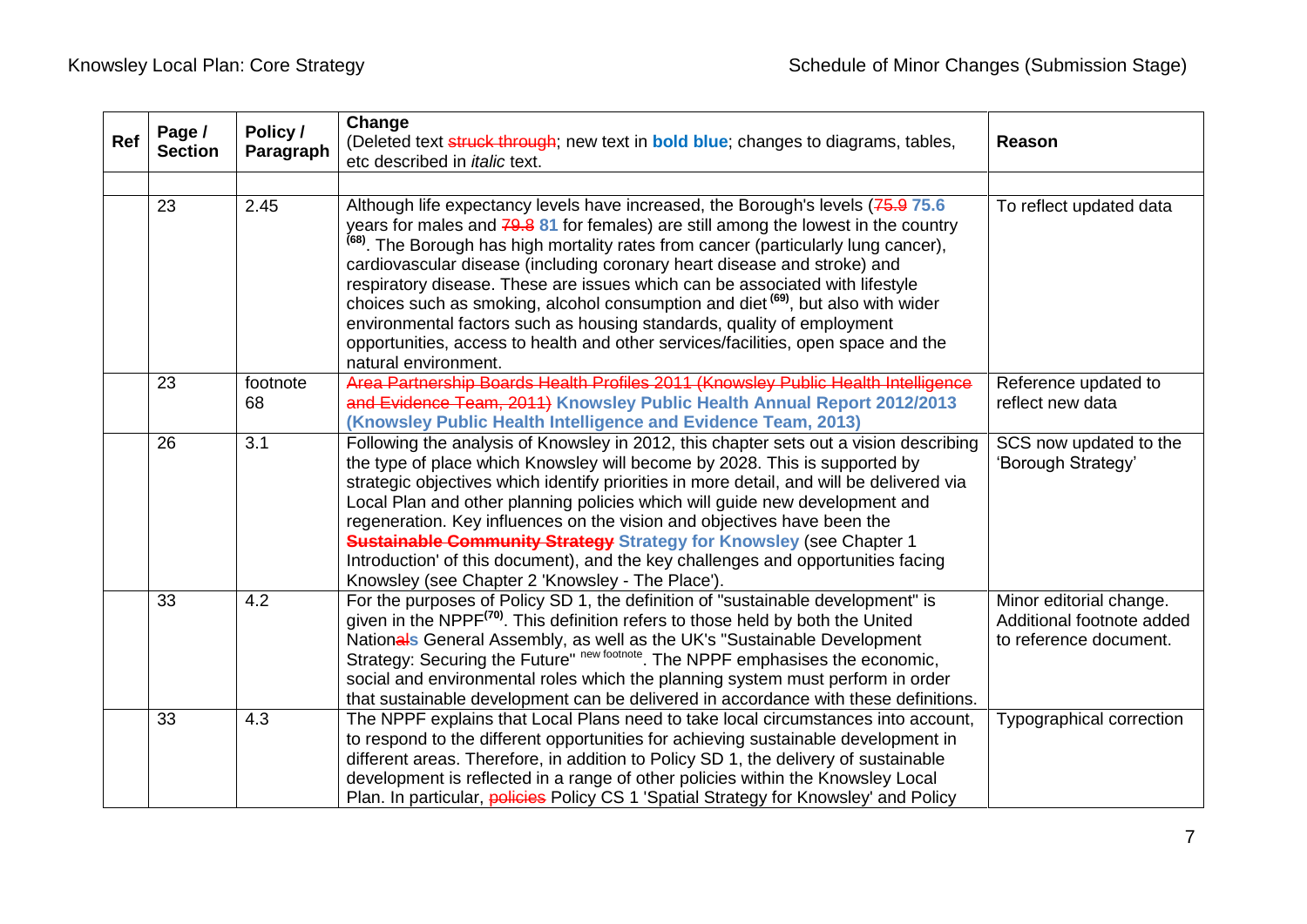| Ref | Page /<br><b>Section</b> | Policy /<br>Paragraph                      | Change<br>(Deleted text struck through; new text in <b>bold blue</b> ; changes to diagrams, tables,                                                                                                                                                                                                                                           | <b>Reason</b>                                                                                                                                                                  |
|-----|--------------------------|--------------------------------------------|-----------------------------------------------------------------------------------------------------------------------------------------------------------------------------------------------------------------------------------------------------------------------------------------------------------------------------------------------|--------------------------------------------------------------------------------------------------------------------------------------------------------------------------------|
|     |                          |                                            | etc described in <i>italic</i> text.<br>CS 2 'Development Principles' set out a clear spatial strategy for the development<br>of the Borough over a fifteen year period, alongside locally specific development                                                                                                                               |                                                                                                                                                                                |
|     |                          |                                            | principles which will be applied to ensure that sustainable development is delivered.                                                                                                                                                                                                                                                         |                                                                                                                                                                                |
|     | 33                       | <b>New</b><br>footnote                     | Securing the Future: Delivering the UK Sustainable Development Strategy<br>(DEFRA, 2005)                                                                                                                                                                                                                                                      | To reference the new<br>footnote in para. 4.2                                                                                                                                  |
|     | 33                       | footnote $70$                              | See NPPF National Planning Policy Framework paragraphs 6 to 10 inclusive                                                                                                                                                                                                                                                                      | To improve clarity                                                                                                                                                             |
|     | 36                       | footnote <sup>71</sup>                     | "A Strategy for Knowsley: The Borough of Choice 2012 - 2023" (Knowsley<br>Partnership and Knowsley MBC, 2012 2013)                                                                                                                                                                                                                            | Update to document                                                                                                                                                             |
|     | 37                       | Map 5.1                                    | Amendment to Neighbouring District Boundaries.<br>Key reordered.                                                                                                                                                                                                                                                                              | Key amended and<br>reordered to improve<br>consistency with the Local<br><b>Context and Area</b><br>Priorities maps, and<br>provide further description<br>to the map symbols. |
|     | 40                       | 5.13                                       | The principles respond directly to the Chapter 3 'Vision and Objectives' for of the<br>Local Plan.                                                                                                                                                                                                                                            | Typographical correction                                                                                                                                                       |
|     | 42                       | Policy<br>Links and<br>Delivery<br>for CS3 | Addition of CS9, CS12, CS13 to 'Core Strategy Policy Links' section.                                                                                                                                                                                                                                                                          | To correct previously<br>omitted policy links                                                                                                                                  |
|     | 42                       | 5.17                                       | The annual target of a minimum of 450 dwellings to be delivered per annum (net of<br>demolitions, conversions and changes of use) is supported by an up-to-date and<br>evidence-based justification <sup>(73)</sup> . In addition, it is broadly consistent with the annual<br>targets for Knowsley set within the Regional Spatial Strategy. | To reflect revocation of<br>the North West Regional<br>Strategy in May 2013.                                                                                                   |
|     | 42                       | footnote $\frac{73}{3}$                    | For further details, see Technical Report: "Planning for Housing Growth in<br>Knowsley" Technical Report (Knowsley MBC, 2012 2013)                                                                                                                                                                                                            | Update to document title                                                                                                                                                       |
|     | 43                       | footnote $74$                              | <sup>74</sup> A definition of "windfall sites" is given in Appendix B 'Detailed Definitions'                                                                                                                                                                                                                                                  | Minor editorial change                                                                                                                                                         |
|     | 44                       | Figure 5.1                                 | Figures updated.                                                                                                                                                                                                                                                                                                                              | To reflect the revised and<br>updated data in the<br>'Planning for Housing                                                                                                     |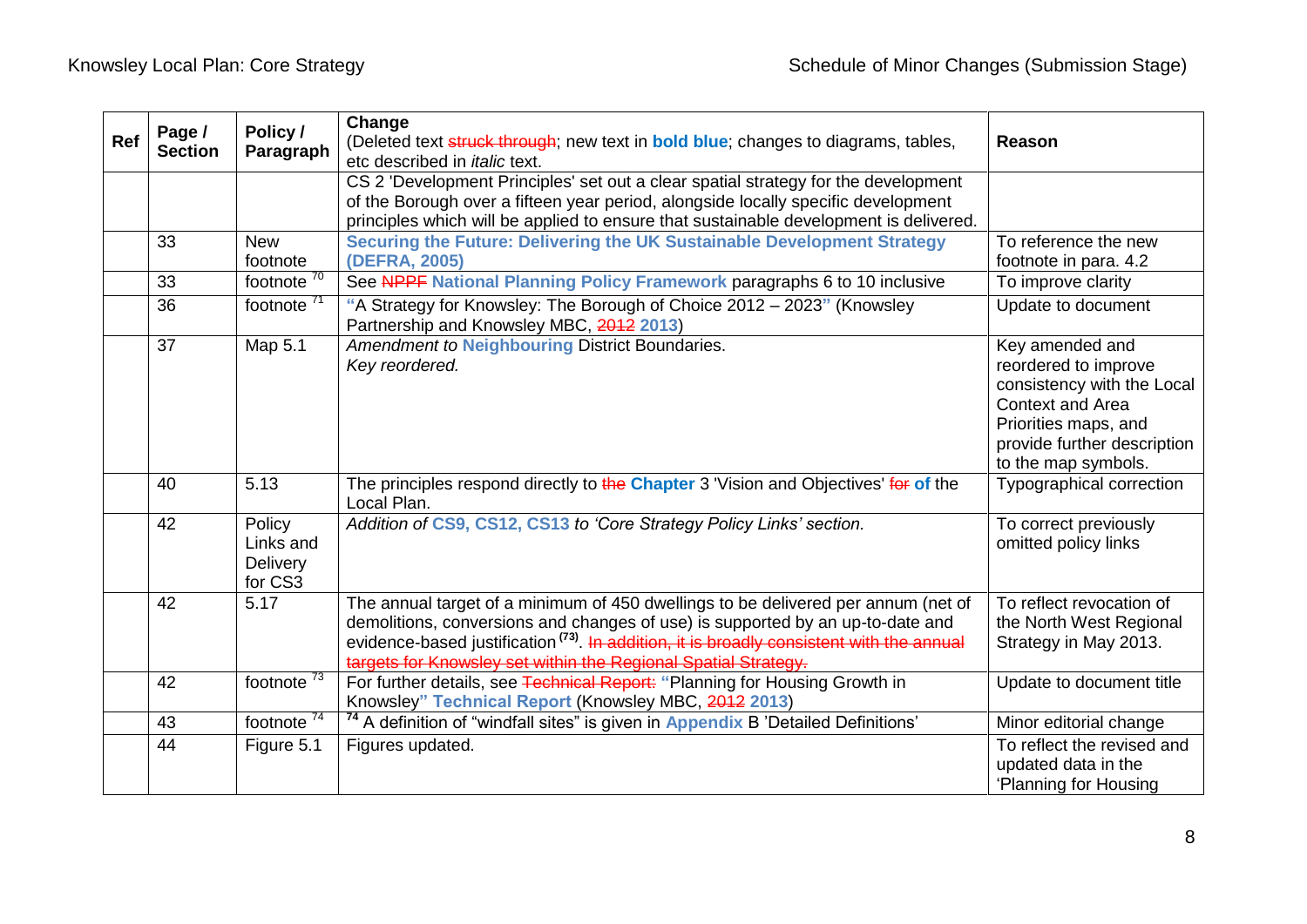| Ref | Page /<br><b>Section</b> | Policy /<br>Paragraph                      | Change                                                                                                               | (Deleted text struck through; new text in <b>bold blue</b> ; changes to diagrams, tables,<br>etc described in <i>italic</i> text.                                                                                                                                                                                                                                                                                                                                                                                                        | <b>Reason</b>                                                                                            |                                                                           |                                                                                                                                                                 |                                         |                                                                                          |
|-----|--------------------------|--------------------------------------------|----------------------------------------------------------------------------------------------------------------------|------------------------------------------------------------------------------------------------------------------------------------------------------------------------------------------------------------------------------------------------------------------------------------------------------------------------------------------------------------------------------------------------------------------------------------------------------------------------------------------------------------------------------------------|----------------------------------------------------------------------------------------------------------|---------------------------------------------------------------------------|-----------------------------------------------------------------------------------------------------------------------------------------------------------------|-----------------------------------------|------------------------------------------------------------------------------------------|
|     |                          |                                            |                                                                                                                      |                                                                                                                                                                                                                                                                                                                                                                                                                                                                                                                                          | Growth' Technical Report                                                                                 |                                                                           |                                                                                                                                                                 |                                         |                                                                                          |
|     | 46                       | CS4<br>Bullet <sub>5</sub>                 | be considered.                                                                                                       | New retail and other main town centre uses, as defined in Appendix B Detailed<br><b>Definitions' A 'Glossary'</b> , will be primarily located within existing town centres in<br>accordance with Policy CS 6 'Town Centres and Retail Strategy'. A sequential<br>approach to site election shall be applied with locations in existing town, district<br>and local centres of an appropriate scale being considered first, then edge of centre<br>locations and then only if suitable sites are not available should out of centre sites | Typographical correction                                                                                 |                                                                           |                                                                                                                                                                 |                                         |                                                                                          |
|     | 47                       | footnote $75$                              |                                                                                                                      | Defined as development within Classes B1 ("Business"); B2 ("General Industrial")<br>and B8 ("Storage and Distribution") of the Town and Country Planning (Use<br>Classes) Order 4997 1987 (as amended). It should be noted that offices are main<br>"town centre" uses which are also subject to criteria 5 and 6 of Policy CS4                                                                                                                                                                                                          | <b>Typographical correction</b>                                                                          |                                                                           |                                                                                                                                                                 |                                         |                                                                                          |
|     | 47                       | Policy<br>Links and<br>Delivery<br>for CS4 |                                                                                                                      |                                                                                                                                                                                                                                                                                                                                                                                                                                                                                                                                          |                                                                                                          | Addition of CS6 to 'Core Strategy Policy Links' section.                  |                                                                                                                                                                 |                                         | To correct previously<br>omitted policy links                                            |
|     | 47                       | Para 5.27,<br><b>Bullet 1</b>              | Sservices.                                                                                                           |                                                                                                                                                                                                                                                                                                                                                                                                                                                                                                                                          |                                                                                                          |                                                                           | Knowsley's infrastructure provides a competitive advantage across knowledge<br>based industries in particular advanced manufacturing and financial and business |                                         | Typographical correction                                                                 |
|     | 49                       | 5.32                                       |                                                                                                                      | Over the plan period to 2028 the Council considers there to be a need for 31.9<br>hectares 2.3 hectares of additional employment land, over and above what is<br>available within the current industrial and commercial areas of the Borough.                                                                                                                                                                                                                                                                                            | Minor editorial change to<br>correct calculation relative<br>to updated supply position<br>at April 2013 |                                                                           |                                                                                                                                                                 |                                         |                                                                                          |
|     | 49                       | Table 5.1                                  | Revised table, all figures amended except target field.<br>Employment Land Requirements: 2010/11 - 2027/28 (rounded) |                                                                                                                                                                                                                                                                                                                                                                                                                                                                                                                                          |                                                                                                          |                                                                           |                                                                                                                                                                 |                                         | Minor editorial changes to<br>correct calculation relative<br>to updated supply position |
|     |                          |                                            | <b>Indicative Influence of Other</b><br><b>Policy CS4</b><br><b>Potential</b><br><b>Policies</b>                     |                                                                                                                                                                                                                                                                                                                                                                                                                                                                                                                                          |                                                                                                          |                                                                           |                                                                                                                                                                 |                                         | at April 2013 and provide<br>additional clarification.                                   |
|     |                          |                                            | <b>Target</b>                                                                                                        | <b>Existing</b><br><b>Capacity</b>                                                                                                                                                                                                                                                                                                                                                                                                                                                                                                       | <b>Supply</b><br>Deficit*                                                                                | Remodelling of<br>(including<br><b>Knowsley</b><br><b>Industrial Park</b> | Loss of<br><b>Employment</b><br><b>Land to Other</b><br><b>Uses (in South</b>                                                                                   | Remaining<br><b>Supply</b><br>Deficit** |                                                                                          |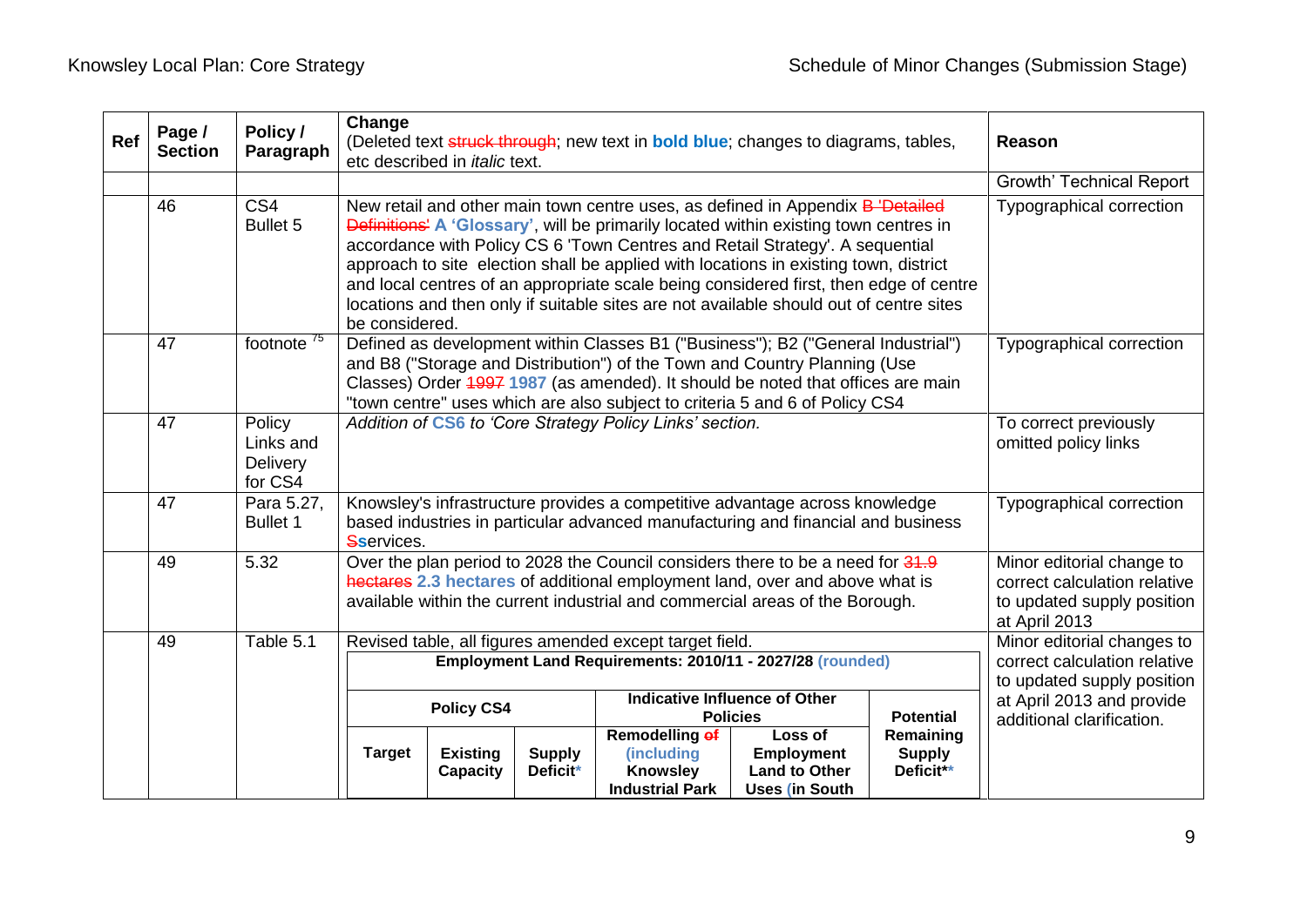| Ref | Page /         | Policy /                            | Change            |                                                                                                                                                                                                                                                                                                                   |                                                                                                                                                                                                                                                                                                                                     | (Deleted text struck through; new text in <b>bold blue</b> ; changes to diagrams, tables, |                                          |                                                      | Reason                                                                                           |
|-----|----------------|-------------------------------------|-------------------|-------------------------------------------------------------------------------------------------------------------------------------------------------------------------------------------------------------------------------------------------------------------------------------------------------------------|-------------------------------------------------------------------------------------------------------------------------------------------------------------------------------------------------------------------------------------------------------------------------------------------------------------------------------------|-------------------------------------------------------------------------------------------|------------------------------------------|------------------------------------------------------|--------------------------------------------------------------------------------------------------|
|     | <b>Section</b> | Paragraph                           |                   | etc described in <i>italic</i> text.                                                                                                                                                                                                                                                                              |                                                                                                                                                                                                                                                                                                                                     |                                                                                           |                                          |                                                      |                                                                                                  |
|     |                |                                     |                   |                                                                                                                                                                                                                                                                                                                   |                                                                                                                                                                                                                                                                                                                                     | $-$ (CS 11)                                                                               | Prescot - (CS<br>13)                     |                                                      |                                                                                                  |
|     |                |                                     | 183.5<br>hectares | 451.6<br>170.2<br>hectares                                                                                                                                                                                                                                                                                        | 34.9<br>2.3<br>hectares                                                                                                                                                                                                                                                                                                             | Zero $\frac{\text{up}}{\text{up}}$ to $+24.6$<br>$+22.9$ hectares                         | Zero up to<br>$-25.4$<br>- 21.2 hectares | $7.3 - 57.3$<br>hectares<br>Zero to 23.5<br>hectares |                                                                                                  |
|     |                |                                     |                   | * Following deduction of 11 hectares of take-up from 2010/11 - 2012/13<br>** Specified as a range to accommodate the maximum upper and lower influences of<br>policies-Policy CS11 Principal Regeneration Area - Knowsley Industrial and Business<br>remain indicative and subject to master planning / delivery. | Parks & CS13 Principal Regeneration Area - South Prescot, which comprise values that                                                                                                                                                                                                                                                |                                                                                           |                                          |                                                      |                                                                                                  |
|     | 49             | footnote $82$                       |                   | Technical Report: "Planning for Employment Growth in Knowsley" Technical<br>Report (Knowsley MBC, 2012 2013)                                                                                                                                                                                                      |                                                                                                                                                                                                                                                                                                                                     | Update to document title                                                                  |                                          |                                                      |                                                                                                  |
|     | 51             | CS <sub>5</sub><br><b>Bullet 3b</b> | region;           | The timing of the release of the "reserve" locations must not undermine the<br>regeneration within the Principal Regeneration Areas (see Chapter 6 'Area                                                                                                                                                          | Council's urban regeneration objectives, including the delivery of programmes of<br>Priorities') or in other areas of regeneration need within the Borough and wider sub-                                                                                                                                                           | <b>Typographical correction</b>                                                           |                                          |                                                      |                                                                                                  |
|     | 54             | 5.46                                |                   | While additional housing and employment land supply has been identified from<br>some of these sources, there is still a requirement for development within<br>"deliverable" supply of housing land <sup>(87)</sup> beyond the short to medium term.                                                               | Knowsley's Green Belt changes to Knowsley's Green Belt boundaries in order<br>to identify a supply of housing and employment land up to 228. Furthermore, the<br>Council's Strategic Housing Land Availability Assessment suggests that without<br>reviewing the Green Belt boundary, Knowsley would be unable to maintain a 5-year | To clarify the meaning of<br>this text.                                                   |                                          |                                                      |                                                                                                  |
|     | 54             | footnote <sup>86</sup>              |                   | for example the Technical Reports entitled "Planning for Housing Growth in<br>Knowsley" Technical Report and "Planning for Employment Growth in Knowsley"<br>Technical Report, the Strategic Housing Land Availability Assessment and Joint<br><b>Employment Land and Premises Study.</b>                         | <b>Typographical correction</b>                                                                                                                                                                                                                                                                                                     |                                                                                           |                                          |                                                      |                                                                                                  |
|     | 55             | Table 5.2                           |                   | Existing                                                                                                                                                                                                                                                                                                          | Plan                                                                                                                                                                                                                                                                                                                                | Revised table, all figures amended except "Plan Period Target" column.<br>Potential       | Potential                                | Potential                                            | Minor changes to reflect<br>an updated monitoring<br>and supply position at<br><b>April 2013</b> |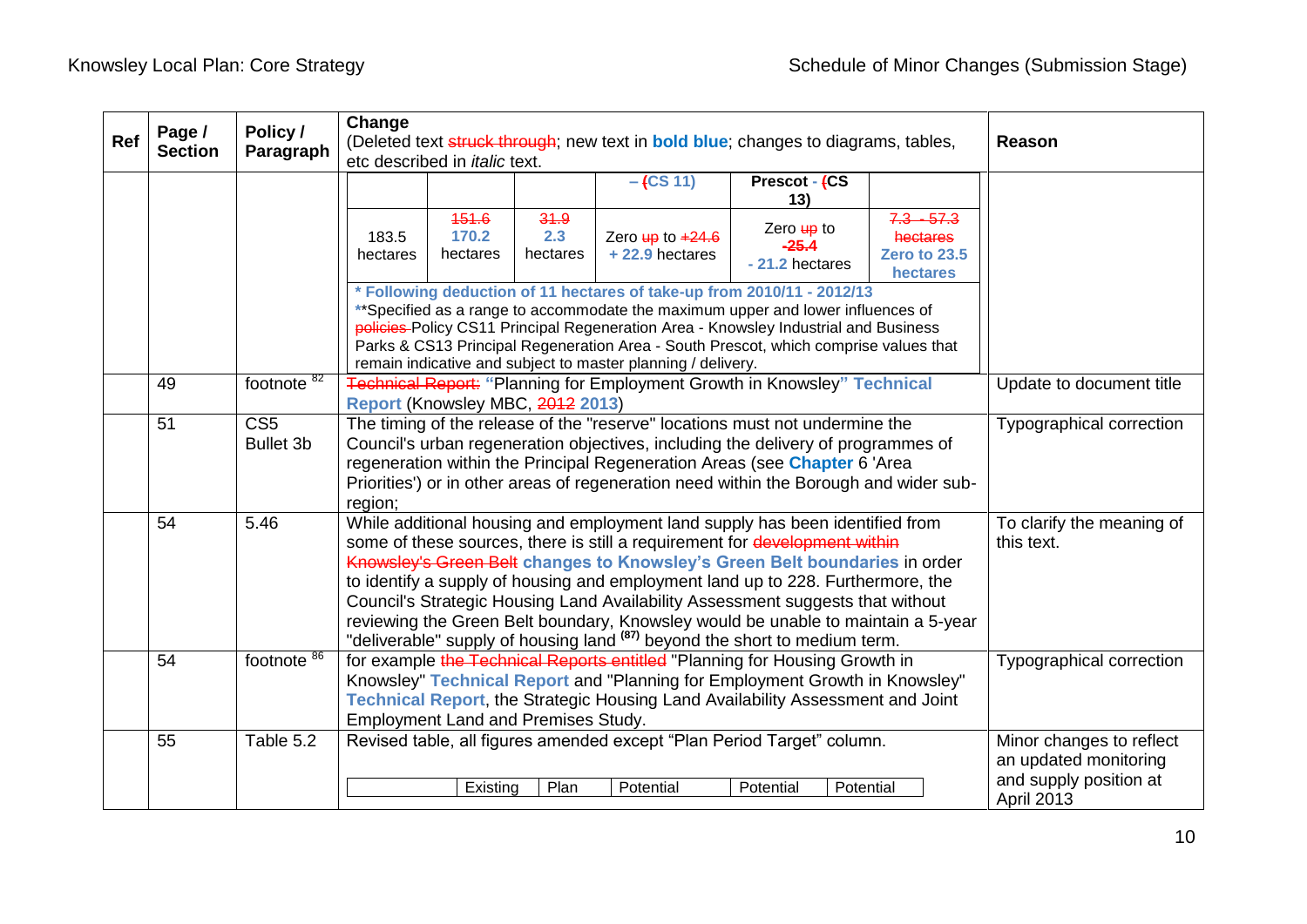|     |                |                                                                                                                                                                                                                                                                                                                                                                                                                                                                                                                                                                                                                         | Change                                                                                    |                                                                                                                                                                                                                                                                                                                                                                                                                                                                                             |                          |                                                                                                                                                                           |                                                    |                                             |                                                                                                                                                                                                   |                          |
|-----|----------------|-------------------------------------------------------------------------------------------------------------------------------------------------------------------------------------------------------------------------------------------------------------------------------------------------------------------------------------------------------------------------------------------------------------------------------------------------------------------------------------------------------------------------------------------------------------------------------------------------------------------------|-------------------------------------------------------------------------------------------|---------------------------------------------------------------------------------------------------------------------------------------------------------------------------------------------------------------------------------------------------------------------------------------------------------------------------------------------------------------------------------------------------------------------------------------------------------------------------------------------|--------------------------|---------------------------------------------------------------------------------------------------------------------------------------------------------------------------|----------------------------------------------------|---------------------------------------------|---------------------------------------------------------------------------------------------------------------------------------------------------------------------------------------------------|--------------------------|
| Ref | Page /         | Policy /                                                                                                                                                                                                                                                                                                                                                                                                                                                                                                                                                                                                                | (Deleted text struck through; new text in <b>bold blue</b> ; changes to diagrams, tables, |                                                                                                                                                                                                                                                                                                                                                                                                                                                                                             |                          |                                                                                                                                                                           |                                                    |                                             |                                                                                                                                                                                                   | <b>Reason</b>            |
|     | <b>Section</b> | Paragraph                                                                                                                                                                                                                                                                                                                                                                                                                                                                                                                                                                                                               | etc described in <i>italic</i> text.                                                      |                                                                                                                                                                                                                                                                                                                                                                                                                                                                                             |                          |                                                                                                                                                                           |                                                    |                                             |                                                                                                                                                                                                   |                          |
|     |                |                                                                                                                                                                                                                                                                                                                                                                                                                                                                                                                                                                                                                         | Housing<br>(dwellings)                                                                    | Capacity<br>5989<br>6288                                                                                                                                                                                                                                                                                                                                                                                                                                                                    | Period<br>Target<br>8100 | shortfall to find<br>in the Green<br><b>Belt</b><br>2111<br>1812                                                                                                          | Green Belt<br>Supply (up<br>to 2028)*<br>3258-3332 | Green Belt<br>Supply<br>(post 2028)<br>1093 | Addit<br>ional                                                                                                                                                                                    |                          |
|     |                |                                                                                                                                                                                                                                                                                                                                                                                                                                                                                                                                                                                                                         | Employment<br>(hectares)                                                                  | 151.6<br>170.2                                                                                                                                                                                                                                                                                                                                                                                                                                                                              | 183.5                    | 34.9<br>Zero-23.5**                                                                                                                                                       | 45-48.3<br>42.39                                   |                                             | footn<br>ote:<br><i><b>*Spe</b></i>                                                                                                                                                               |                          |
|     |                | cified as a minimum excluding additional residential or employment land at<br>Carr Lane, Prescot, potential employment land at East of Knowsley Industrial<br>and Business Parks, Kirkby and subject to master planning / delivery of<br>mixed use development at Knowsley Lane, Huyton.<br>**Specified as a range to accommodate the maximum upper and lower<br>influences of policies Principal Regeneration Area - Knowsley Industrial and<br><b>Business Parks &amp; Principal Regeneration Area - South Prescot, which</b><br>comprise values that remain indicative and subject to master planning /<br>delivery. |                                                                                           |                                                                                                                                                                                                                                                                                                                                                                                                                                                                                             |                          |                                                                                                                                                                           |                                                    |                                             |                                                                                                                                                                                                   |                          |
|     | 55             | 5.48                                                                                                                                                                                                                                                                                                                                                                                                                                                                                                                                                                                                                    |                                                                                           | There are uncertainties over the rate at which proposed development locations will<br>be delivered and their potential development capacity. National policy also requires<br>that, in reviewing the Green Belt boundaries, the Council should consider a<br>timescale beyond the length of the plan, i.e. beyond 2028. This ensures the revised<br>Green Belt boundaries will endure, and prevent further incremental amendments<br>during the Plan period over this longer period.        |                          |                                                                                                                                                                           |                                                    |                                             |                                                                                                                                                                                                   | Minor editorial change   |
|     | 56             | Para 5.53                                                                                                                                                                                                                                                                                                                                                                                                                                                                                                                                                                                                               |                                                                                           | The potential cumulative supply from the "reserved" and "safeguarded" locations is<br>summarised in Table 5.2. While the locations identified are the most suitable taking<br>account of the five purposes of including land in the Green Belt, some are also<br>subject to varying degrees of other constraint. These include local designations<br>such as Conservation Areas, Local Wildlife Sites (LWS) and Local Geological Sites<br>(LGS) covering affecting parts of some locations. |                          |                                                                                                                                                                           |                                                    |                                             | The Conservation areas<br>do not encroach into the<br>Green Belt locations and<br>the other designations<br>only affect parts of these<br>areas; a minor wording<br>change is therefore<br>needed |                          |
|     | 56             | Para 5.54                                                                                                                                                                                                                                                                                                                                                                                                                                                                                                                                                                                                               |                                                                                           |                                                                                                                                                                                                                                                                                                                                                                                                                                                                                             |                          | Detailed assessments and capacities for each location are set out in the evidence<br>base, and further information on the Council's approach to Green Belt release is set |                                                    |                                             |                                                                                                                                                                                                   | Update to document title |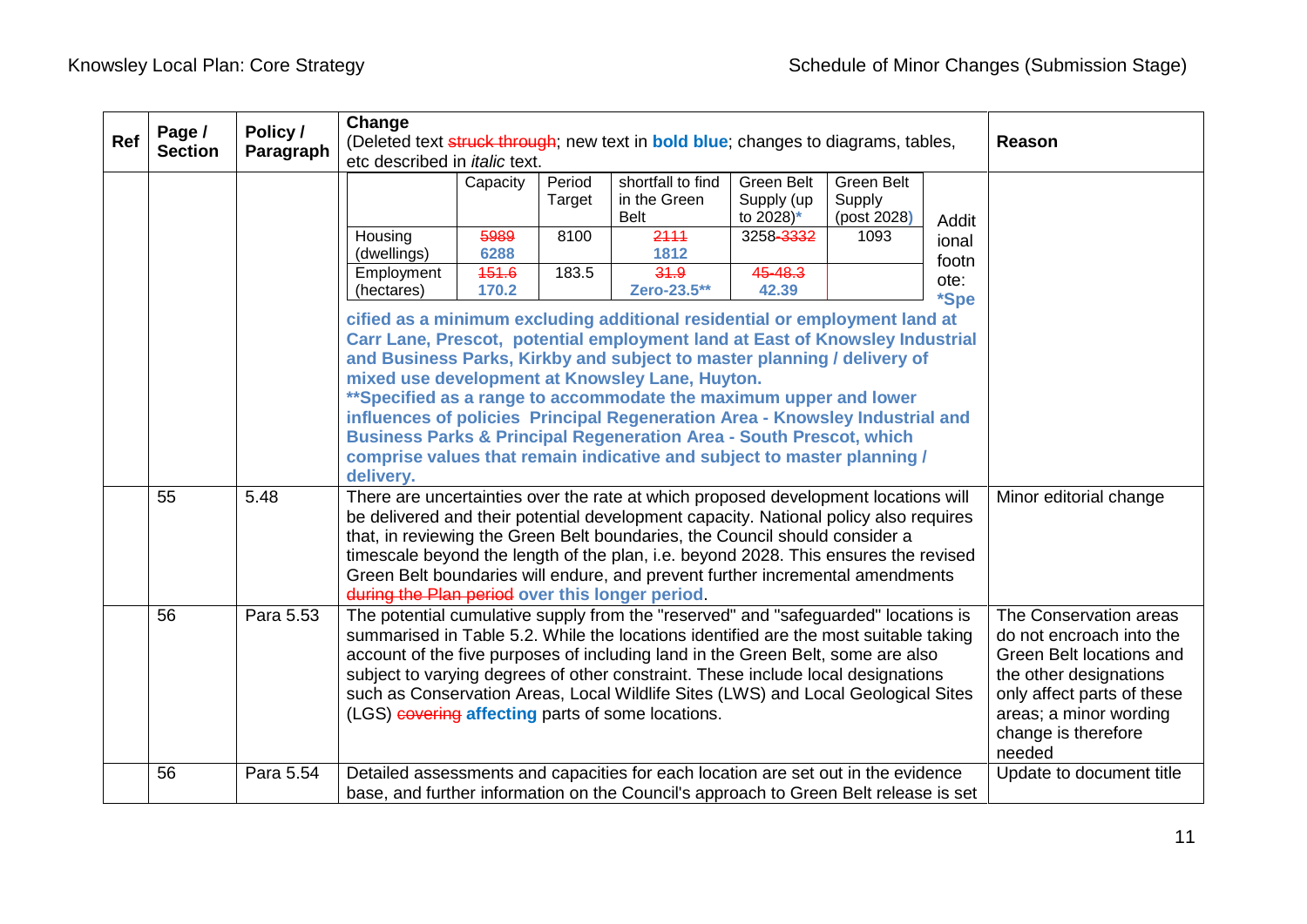| Ref                                       | Page /<br><b>Section</b>                         | Policy /<br>Paragraph                      | Change<br>(Deleted text struck through; new text in <b>bold blue</b> ; changes to diagrams, tables,<br>etc described in <i>italic</i> text.                                                                                                                                                                                                                 | Reason                                                                       |
|-------------------------------------------|--------------------------------------------------|--------------------------------------------|-------------------------------------------------------------------------------------------------------------------------------------------------------------------------------------------------------------------------------------------------------------------------------------------------------------------------------------------------------------|------------------------------------------------------------------------------|
|                                           |                                                  |                                            |                                                                                                                                                                                                                                                                                                                                                             |                                                                              |
|                                           | 56                                               | footnote $93$                              | "Green Belt" Technical Report (Knowsley MBC, 2012 2013)                                                                                                                                                                                                                                                                                                     | Typographical correction                                                     |
|                                           | 62                                               | Para 5.72                                  | The indicative distribution is provided in Table 5.5 'Indicative<br>Distribution of Capacity for Convenience Retail Floorspace 2012 - 2028' Table 5.3<br>Indicative Distribution of Capacity for New Comparison Retail Floorspace 2012 -<br>2028', including extant permissions which have not commenced development.                                       | <b>Typographical correction</b>                                              |
|                                           | 64                                               | CS7<br><b>Bullet 2e</b>                    | Inclusive of emerging new technologies that will mitigate or minimise carbon<br>emissions and improve air quality $\frac{1}{2}$ ; and:                                                                                                                                                                                                                      | Typographical correction                                                     |
| $\overline{\text{CS}7}$<br>65<br>Bullet 5 |                                                  |                                            | Further guidance on transport issues and <b>Llocal Pparking Sstandards are provided</b><br>in the Ensuring a Choice of Travel Supplementary Planning Document or revisions<br>to this.                                                                                                                                                                      | Typographical correction                                                     |
|                                           | 65                                               | Policy<br>Links and<br>Delivery<br>for CS7 | Addition of CS19 and CS22 to 'Core Strategy Policy Links'.                                                                                                                                                                                                                                                                                                  | To correct previously<br>omitted policy links                                |
|                                           | 69                                               | CS <sub>8</sub><br>Bullet 4d               | Halewood Triangle - Halewood Park linkage with the Trans-Pennine Trail and to the<br><b>Nnational Gcycle Nnetwork;</b>                                                                                                                                                                                                                                      | Typographical correction                                                     |
|                                           | 69                                               | CS <sub>8</sub><br><b>Bullet 4f</b>        | Knowsley Hall Estate - including Knowsley Safari Park and sites of biological<br>interest Local Wildlife Sites                                                                                                                                                                                                                                              | To reflect updated<br>terminology at the<br>national level                   |
|                                           | 70<br>Policy<br>Links and<br>Delivery<br>for CS8 |                                            | Document Links: Local Plan: Site Allocations and Development Policies;<br>Greenspace Standards and New Development SPD; other SPDs or development<br>briefs as appropriate; Infrastructure Delivery Plan; Annual Monitoring Reports                                                                                                                         | Updated document title                                                       |
|                                           | 71                                               | 5.91                                       | Last three bullets of paragraph:<br>Limited good quality green corridor provision in the Borough, providing<br>opportunities for walking and cycling, and<br>Limited availability of sites within some urban areas to provide opportunities<br>$\bullet$<br>for new open spaces, and<br>"There is a need to improve the water quality in many of Knowsley's | In response to<br><b>Environment Agency</b><br>objection<br>74/1074.1/GEN/LC |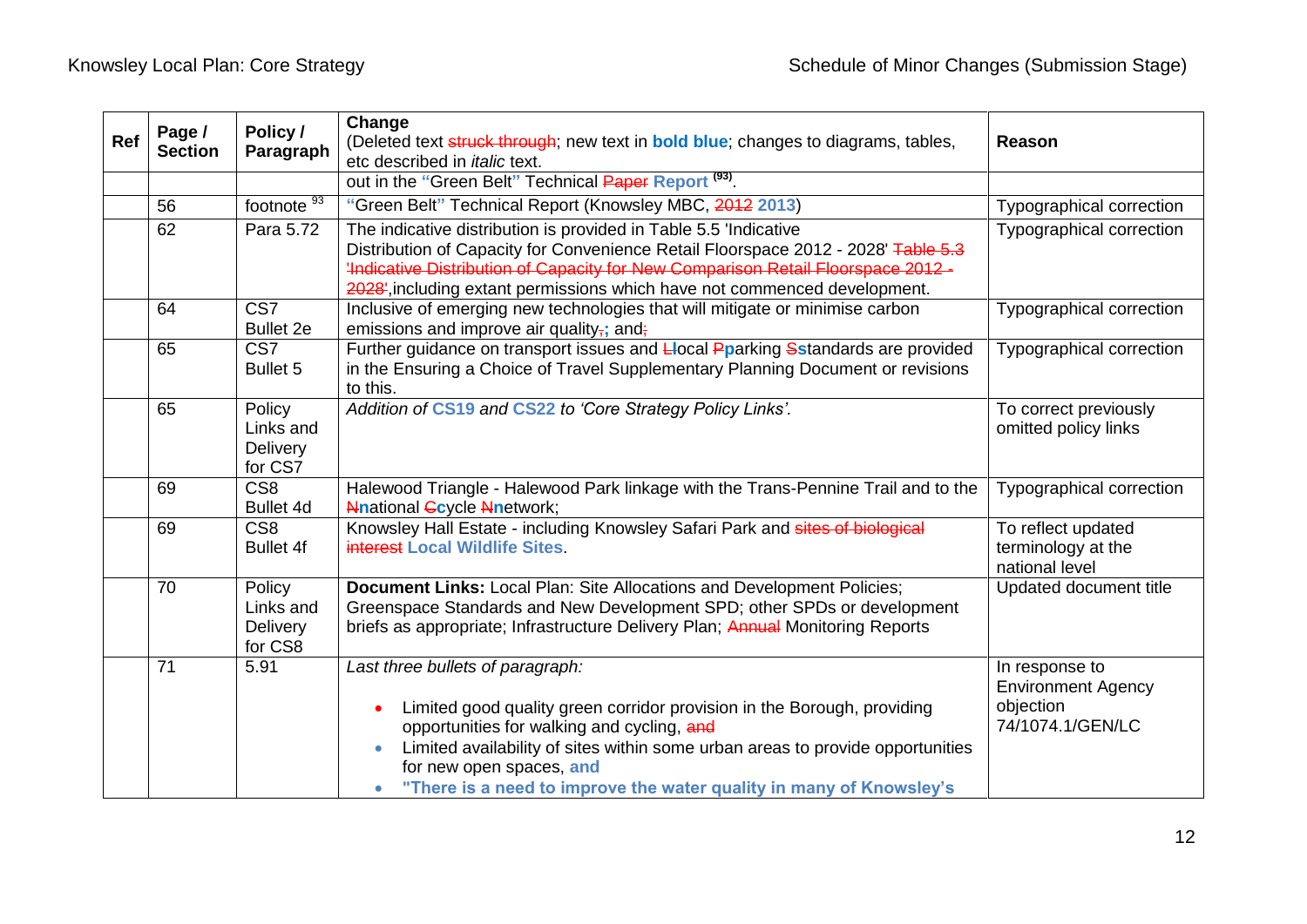| Ref | Page /<br><b>Section</b> | Policy /<br>Paragraph | Reason                                                                                                                                                                                                                                                                                                                                                                                                                                                                                                                                                                                                                                                                                                                                                                     |                                                                                                                                                                           |
|-----|--------------------------|-----------------------|----------------------------------------------------------------------------------------------------------------------------------------------------------------------------------------------------------------------------------------------------------------------------------------------------------------------------------------------------------------------------------------------------------------------------------------------------------------------------------------------------------------------------------------------------------------------------------------------------------------------------------------------------------------------------------------------------------------------------------------------------------------------------|---------------------------------------------------------------------------------------------------------------------------------------------------------------------------|
|     |                          |                       | water bodies" new footnote.                                                                                                                                                                                                                                                                                                                                                                                                                                                                                                                                                                                                                                                                                                                                                |                                                                                                                                                                           |
|     | 71                       | new<br>footnote       | "The European Union Water Framework Directive (2000/60/EC) requires all<br>surface water bodies to achieve good ecological status or good ecological<br>potential by 2027"                                                                                                                                                                                                                                                                                                                                                                                                                                                                                                                                                                                                 | Additional reference for<br>new bullet point to para.<br>5.91                                                                                                             |
|     | 72                       | 5.97                  | Management plans which support the protection of internationally important sites for<br>biodiversity within the wider Liverpool City Region are those which pertain to<br>Mersey Estuary Special Protection Area (SPA) / Ramsar, Ribble & Alt Estuaries<br>SPA / Ramsar, Liverpool Bay SPA, Mersey Narrows and North Wirral Foreshore<br>pSPA / pRamsar, Sefton Coast Special Area of Conservation (SAC), Dee Estuary<br>SPA / SAC / Ramsar and Martin Mere SPA / Ramsar. Strategies and development<br>proposals in Knowsley must mitigate any potential impacts, such as; disturbance to<br>qualifying bird species (from recreational pressure and other sources);:<br>deterioration in water quality; deterioration in air quality; and loss of supporting<br>habitat. | To provide additional<br>clarity                                                                                                                                          |
|     | 74                       | 6.5                   | The area priorities and associated Principal Regeneration Areas are listed in the<br>subsequent sub-sections and illustrated on four maps (one for each area), which<br>complement the Map 5.1 Knowsley Key Diagram' and identify how the priorities<br>highlighted will impact on each area.                                                                                                                                                                                                                                                                                                                                                                                                                                                                              | Minor editorial change                                                                                                                                                    |
|     | 75                       | 6.6                   | Huyton and Stockbridge Village are located in the centre of the Borough and with a<br>combined population of 57,000 56,200 comprise the largest of the Borough's urban<br>areas. The built up area of Huyton is suburban in character and contiguous with the<br>suburbs of Liverpool to the west. To the north and south there is countryside, with<br>the M57 to the east.                                                                                                                                                                                                                                                                                                                                                                                               | Updated information from<br>the 2011 Census                                                                                                                               |
|     | 77                       | Map 6.1               | 'Existing Employment Allocation' removed from the key.<br>Key reordered.<br>Amendment to: Strategic Principal Regeneration Area.                                                                                                                                                                                                                                                                                                                                                                                                                                                                                                                                                                                                                                           | Key amended and<br>reordered to improve<br>consistency with the Local<br>Context and Key Diagram<br>maps, and to provide<br>additional description to<br>the map symbols. |
|     | 80                       | 6.13                  | The district centre for Stockbridge Village, which had become rundown and suffered<br>problems such as high vacancy rates is being has been comprehensively                                                                                                                                                                                                                                                                                                                                                                                                                                                                                                                                                                                                                | Minor editorial change                                                                                                                                                    |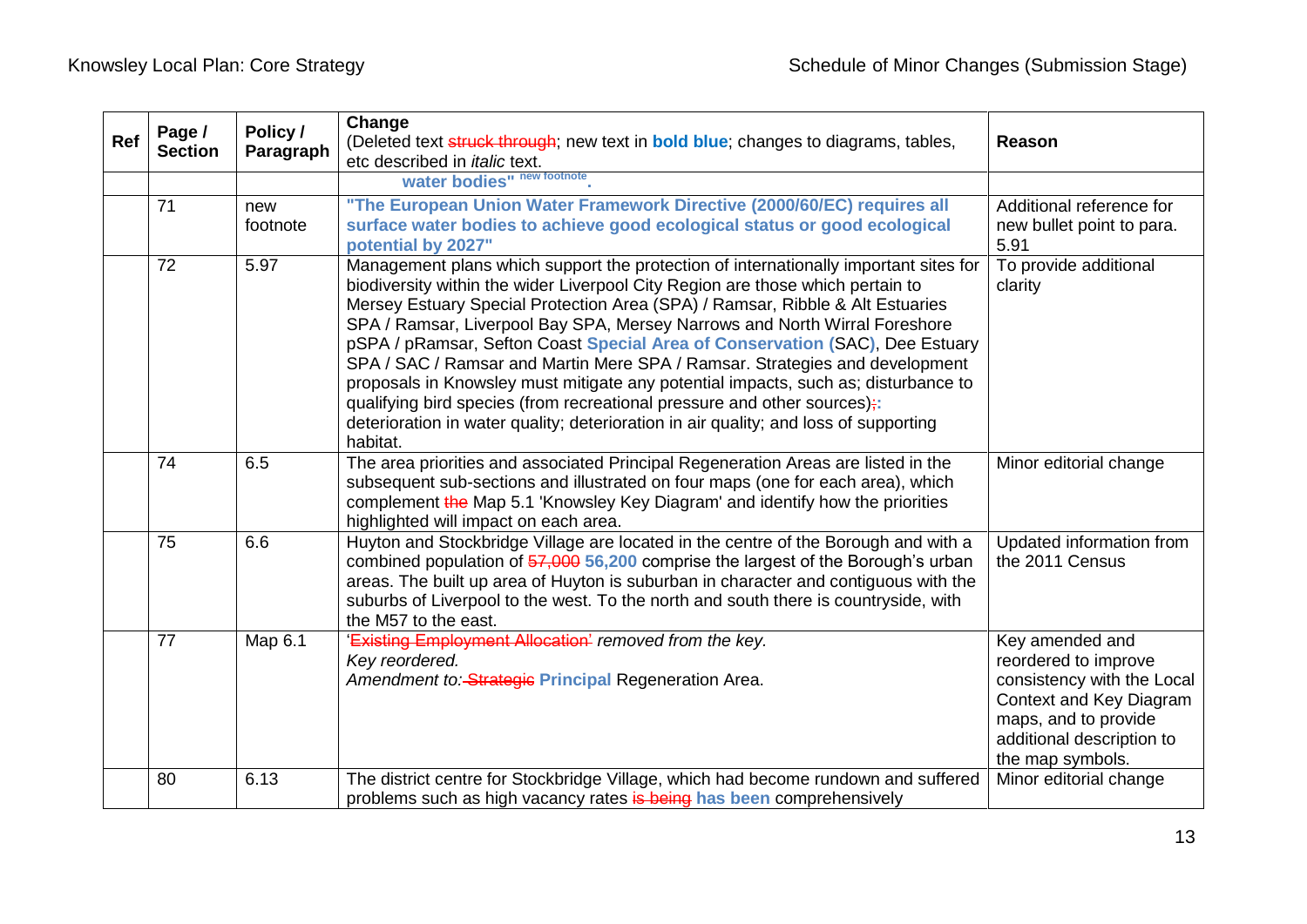| Ref | Page /<br><b>Section</b> | Policy /<br>Paragraph                              | Change<br>(Deleted text struck through; new text in <b>bold blue</b> ; changes to diagrams, tables,<br>etc described in <i>italic</i> text.                                                                                                                                                                                                        | <b>Reason</b>                                                                                                                                                                                               |
|-----|--------------------------|----------------------------------------------------|----------------------------------------------------------------------------------------------------------------------------------------------------------------------------------------------------------------------------------------------------------------------------------------------------------------------------------------------------|-------------------------------------------------------------------------------------------------------------------------------------------------------------------------------------------------------------|
|     |                          |                                                    | redeveloped, under a planning permission granted in 2010, to provide;                                                                                                                                                                                                                                                                              |                                                                                                                                                                                                             |
|     | 81                       | 6.17                                               | Kirkby is located in the north of the Borough and, with a population of 45,000<br>41,200, is the second largest settlement in Knowsley. It is a free standing town<br>separated from Liverpool to the west by a narrow strip of Green Belt.                                                                                                        | Updated information from<br>the 2011 Census                                                                                                                                                                 |
|     | 83                       | Map 6.2                                            | Fourth item on key amended to 'Potential Town Centre Boundary Expansion Area'<br><b>Existing Employment Allocation' removed from the key.</b><br>Key reordered.<br>Amendment to: Strategic Principal Regeneration Area. Neighbouring District<br>Boundaries.                                                                                       | Correction of error<br>resulting in inconsistency<br>with the Key Diagram.<br>General update to the key<br>to provide further<br>description and improve<br>consistency across all<br>Area Priorities maps. |
|     | 86                       | 6.25                                               | Knowsley Industrial and Business Parks comprise the largest mainly industrial area<br>within the Liverpool City Region, and the second largest in the North West region.<br>They have been identified as a key employment location where significant change<br>and new development is required to improve the economic performance of the<br>area. | <b>Typographical correction</b>                                                                                                                                                                             |
|     | 86                       | footnote <sup>106</sup>                            | Defined as development within Classes B1 ("Business"); B2 ("General Industrial")<br>and B8 ("Storage and Distribution") of the Town and Country Planning (Use<br>Classes) Order 4997 1987 (as amended)                                                                                                                                             | Typographical correction                                                                                                                                                                                    |
|     | 87                       | Policy<br>Links and<br><b>Delivery</b><br>for CS11 | Delivery Mechanisms: Development management processes; Local Development<br>Orders; Council policies, procedures and plans; public and private sector<br>investment including potential Joint Venture Partnership; developer contributions                                                                                                         | Removed                                                                                                                                                                                                     |
|     | 88                       | 6.31                                               | Any proposals for this type of use would need to comply with specific criteria set out<br>in the Merseyside and Halton Joint Waste Local Plan.                                                                                                                                                                                                     | Update to document title                                                                                                                                                                                    |
|     | 90                       | <b>CS12</b><br>Section 2                           | The boundary of the PRA Principal Regeneration Area will be identified in the<br>Local Plan: Site Allocations and Development Policies, with further guidance in a<br>revision to the existing Supplementary Planning Document.                                                                                                                    | Minor editorial change                                                                                                                                                                                      |
|     | 94                       | Area<br><b>Priorities</b><br>PWCKV,                | To improve the quality, choice and affordability of housing and accessible<br>employment development to meet local needs, with an initial focus on the<br>significant development and regeneration opportunities in South Prescot.                                                                                                                 | <b>Typographical correction</b>                                                                                                                                                                             |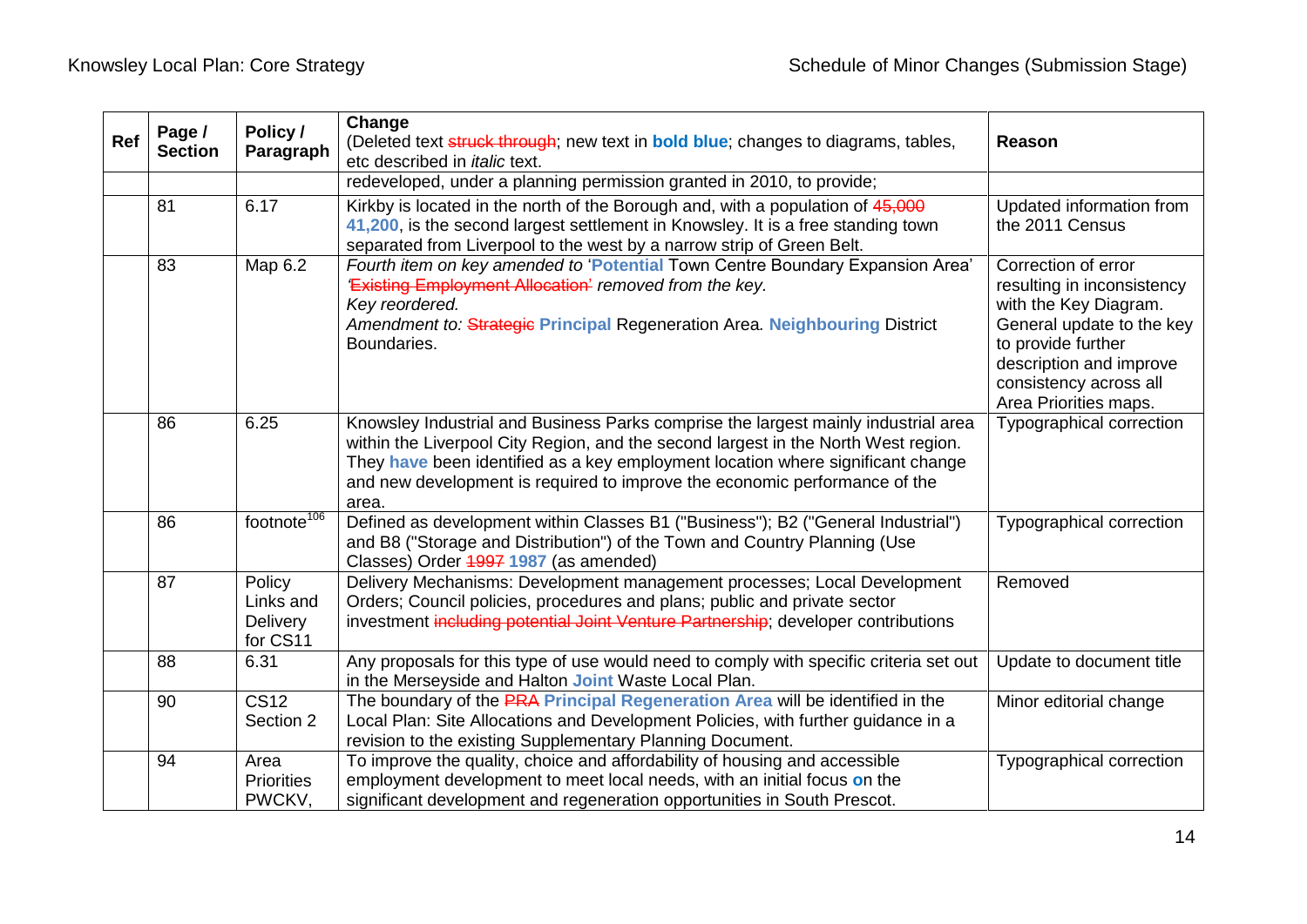| Ref | Page /<br><b>Section</b> | Policy /<br>Paragraph                              | Change<br>(Deleted text struck through; new text in <b>bold blue</b> ; changes to diagrams, tables,<br>etc described in <i>italic</i> text.                                                                                                                                                                                                                                                                                                 | Reason                                                                                                                                                                                                  |
|-----|--------------------------|----------------------------------------------------|---------------------------------------------------------------------------------------------------------------------------------------------------------------------------------------------------------------------------------------------------------------------------------------------------------------------------------------------------------------------------------------------------------------------------------------------|---------------------------------------------------------------------------------------------------------------------------------------------------------------------------------------------------------|
|     |                          | <b>Bullet 3</b>                                    |                                                                                                                                                                                                                                                                                                                                                                                                                                             |                                                                                                                                                                                                         |
|     | 95                       | Map 6.3                                            | Fourth item on key amended to 'Potential Town Centre Boundary Expansion Area'<br><b>Existing Employment Allocation' removed from the key.</b><br>Key reordered.<br>Amendment to: Strategic Principal Regeneration Area. Neighbouring District<br>Boundaries.                                                                                                                                                                                | Correction of error<br>resulting in inconsistency<br>with key diagram. General<br>update to the key to<br>provide further description<br>and improve consistency<br>across all Area Priorities<br>maps. |
|     | 96                       | footnote <sup>109</sup>                            | Defined as development in Classes B1 ("Business"); B2 ("General Industrial") and<br>B8 ("Storage and Distribution") of the Town and Country Planning (Use Classes)<br>Order 4997 1987 (as amended)                                                                                                                                                                                                                                          | Typographical correction                                                                                                                                                                                |
|     | 102                      | 6.63                                               | With a population of 21,180 20,100, Halewood is the smallest of the Borough's<br>township areas. It is located in the south of Knowsley, has a mainly suburban<br>character and is contiguous with the suburbs of Liverpool to the west.                                                                                                                                                                                                    | Updated information from<br>the 2011 Census                                                                                                                                                             |
|     | 104                      | Map 6.4                                            | 'Existing Employment Allocation' and 'Existing Residential Allocation' removed<br>from the key.<br>Key reordered.<br>Amendment to: Neighbouring District Boundaries.                                                                                                                                                                                                                                                                        | Key amended and<br>reordered to improve<br>consistency with the Local<br>Context and Key Diagram<br>maps, and provide further<br>description to some of the<br>map symbols.                             |
|     | 107                      | $\overline{\text{CS}15}$<br>Section 2              | The Council will seek in-kind or financial contributions from developers to secure<br>affordable housing provision, through an appropriate legal agreement or other<br>mechanism as appropriate. Further details are set out in Policy CS 27 'Planning for<br>and Paying for New Infrastructure', a <b>proposed</b> Developer Contributions<br>Supplementary Planning Document and/or a Community Infrastructure Levy<br>Charging Schedule. | Minor modification to the<br>policy to clarify that this<br>SPD does not already<br>exist.                                                                                                              |
|     | 107                      | Policy<br>Links and<br><b>Delivery</b><br>for CS15 | Local Plan: Site Allocations and Development Policies;<br>proposed Developer Contributions SPD; potential Community Infrastructure Levy<br><b>Charging Schedule</b>                                                                                                                                                                                                                                                                         | For clarity- these<br>documents have not yet<br>been developed                                                                                                                                          |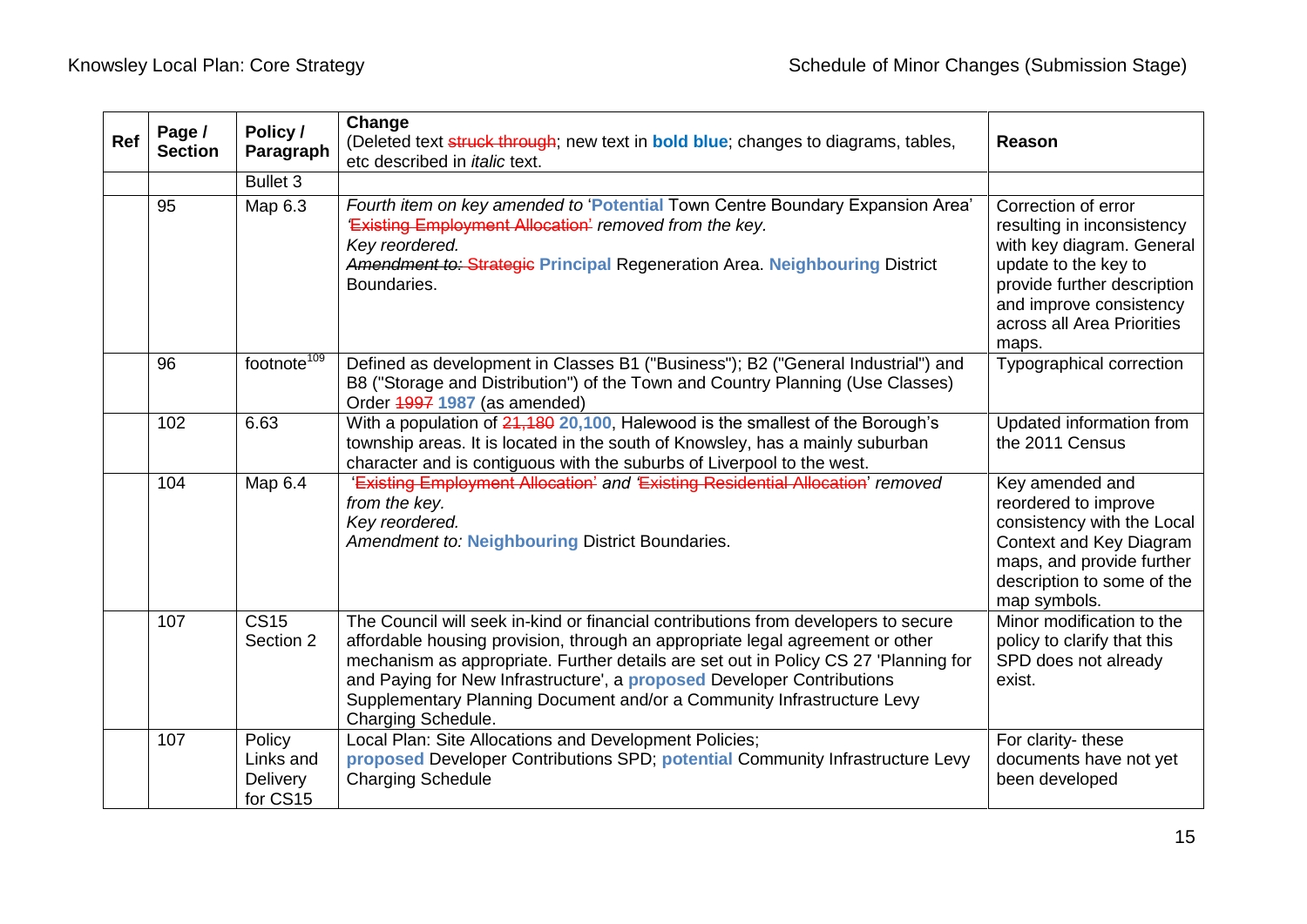| Ref | Page /<br><b>Section</b> | Policy /<br>Paragraph    | Change<br>(Deleted text struck through; new text in <b>bold blue</b> ; changes to diagrams, tables,<br>etc described in <i>italic</i> text.                                                                                                                                                                                                                                                                                                                                                                                                                                                                                                                                                                                                                                                   | <b>Reason</b>                                                                         |
|-----|--------------------------|--------------------------|-----------------------------------------------------------------------------------------------------------------------------------------------------------------------------------------------------------------------------------------------------------------------------------------------------------------------------------------------------------------------------------------------------------------------------------------------------------------------------------------------------------------------------------------------------------------------------------------------------------------------------------------------------------------------------------------------------------------------------------------------------------------------------------------------|---------------------------------------------------------------------------------------|
|     | 111                      | footnote<br>117          | including Design Quality in New Development SPD Supplementary Planning<br><b>Document, Greenspace Standards and New Development; Sustainability</b><br>in Design and Construction SPD Supplementary Planning Document; and<br>Householder Developments SPD Supplementary Planning Document                                                                                                                                                                                                                                                                                                                                                                                                                                                                                                    | Acronyms removed to<br>provide further clarity                                        |
|     | 113                      | footnote<br>120          | Available to view online at the Building for Life website<br>http://www.buildingforlife.org/criteria/ www.designcouncil.org.uk                                                                                                                                                                                                                                                                                                                                                                                                                                                                                                                                                                                                                                                                | Update to reflect re-<br>launched Building for Life.                                  |
|     | 115                      | footnote<br>124          | "Planning for traveller sites" (CLG, 2012) or supplementary or replacement<br>guidance                                                                                                                                                                                                                                                                                                                                                                                                                                                                                                                                                                                                                                                                                                        | Minor editorial change                                                                |
|     | 116                      | footnote<br>127          | Collected as part of the a proposed Partial Review into the Regional Spatial<br>Strategy, conducted in 2010                                                                                                                                                                                                                                                                                                                                                                                                                                                                                                                                                                                                                                                                                   | Change to reflect that this<br>review was never<br>completed                          |
|     | 121                      | <b>CS20</b><br>Section 3 | Development proposals on sites which include, or are considered to have the<br>potential to include, heritage assets or comprising archaeological interest, should<br>be accompanied by a heritage impact statement.                                                                                                                                                                                                                                                                                                                                                                                                                                                                                                                                                                          | Minor modification to<br>provide clarity due to<br>previous typographical<br>omission |
|     | 122                      | 8.14                     | Policy CS 20 intends to secure appropriate integration of development with<br>Knowsley's heritage assets and provide a positive approach to their future<br>management to safeguard their<br>Preservation., thereby This approach will supporting the Area Priorities identified<br>for: 'Huyton and Stockbridge Village'; 'Kirkby'; 'Prescot, Whiston, Cronton and<br>Knowsley Village'; 'Halewood' and supplementing the more general design quality<br>guidance in Policy CS 19 'Design Quality and Accessibility in New<br>Development'(which applies to all developments).                                                                                                                                                                                                               | Minor edits to the text to<br>provide additional clarity.                             |
|     | 122                      | 8.15                     | The designation of an area as a Conservation Area ensures that important local<br>buildings are protected from unauthorised demolition and that new development is<br>expected to integrate appropriately with the special character of the area, even if<br>previous unsympathetic developments are existing. The general presumption is<br>always in favour of the preservation of buildings or structures that make a positive<br>contribution to the character and appearance of a Conservation Area <sub>r</sub> . however this<br>This approach is not intended to prevent change or development, but to ensure<br>that where change does take place, it helps to preserve or enhance the special<br>character of the area. The Council's 15 Conservation Area Appraisals undertaken in | Minor edits to the text to<br>provide additional clarity.                             |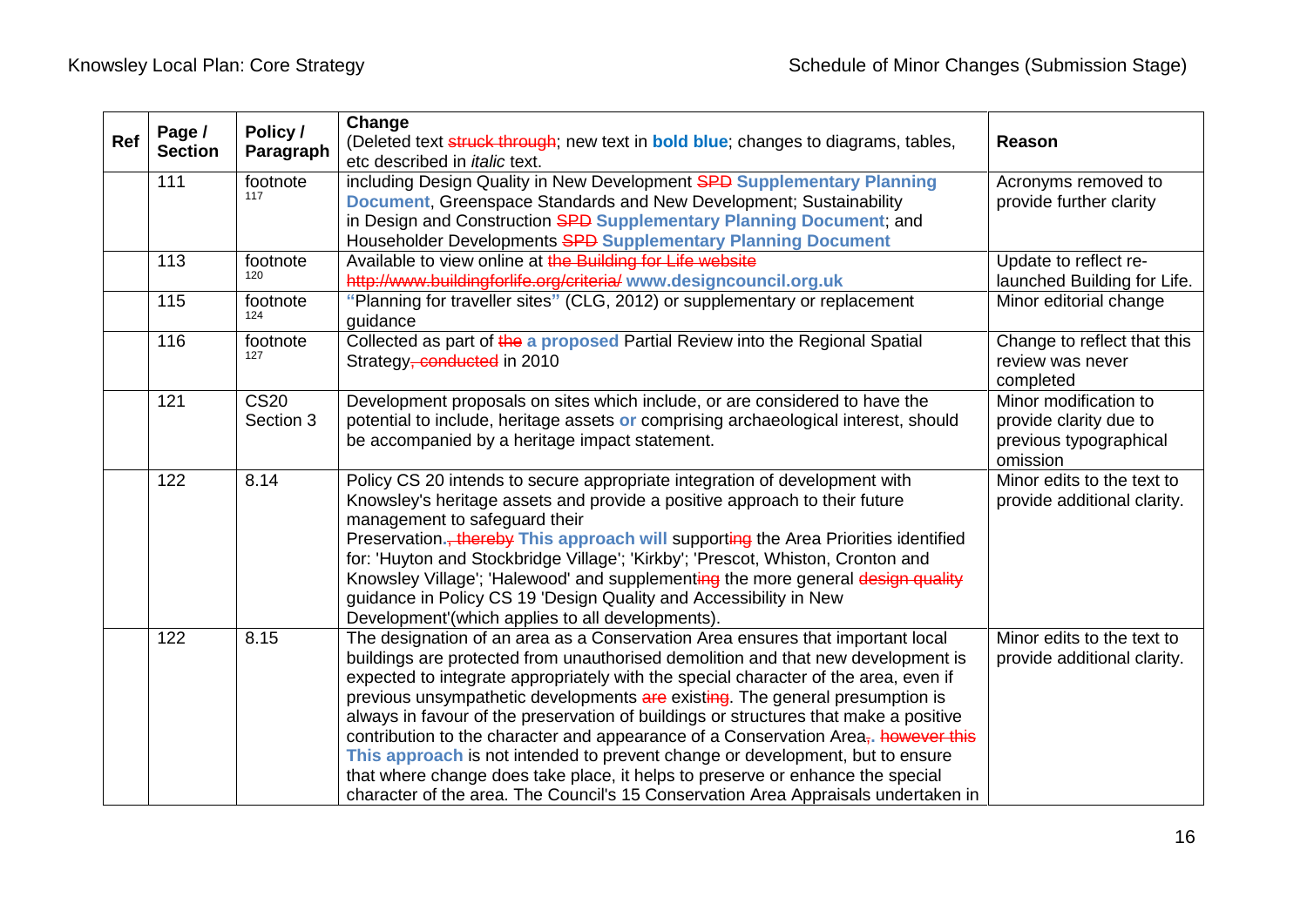| Ref | Page /<br><b>Section</b> | Policy /<br>Paragraph                              | Change<br>(Deleted text struck through; new text in <b>bold blue</b> ; changes to diagrams, tables,<br>etc described in <i>italic</i> text.                                                                                                                                                                                                                                        | <b>Reason</b>                                                                 |
|-----|--------------------------|----------------------------------------------------|------------------------------------------------------------------------------------------------------------------------------------------------------------------------------------------------------------------------------------------------------------------------------------------------------------------------------------------------------------------------------------|-------------------------------------------------------------------------------|
|     |                          |                                                    | 2005 (identified in Chapter 2 'Knowsley - The Place') are subject to potential review.<br>and are being They will be used to help develop more detailed Conservation Area<br>Management Plans and proposals for a five year period within a Historic<br><b>Environment Strategy.</b>                                                                                               |                                                                               |
|     | 123                      | 8.16                                               | The Council will take positive action to secure the retention, repair, maintenance<br>and continued use of Listed Buildings and ensure new buildings within the curtilage<br>of, or close to, a Listed Building respects its setting and immediate landscape.<br>Listed Buildings are important to Knowsley's historic and cultural heritage and once<br>lost, cannot be replaced. | Typographical correction                                                      |
|     | 125                      | Policy<br>CS <sub>21</sub><br>Section 1            | In supporting the wider Green Infrastructure functions of urban greenspace in<br>accordance with <b>pPolicy CS8</b> , the Council will provide and maintain quantitative,<br>qualitative and accessibility standards for different types of public open space.                                                                                                                     | Typographical correction                                                      |
|     | 127                      | Policy<br>Links and<br>Delivery<br>for CS21        | Document Links: Local Plan: Site Allocations and Development Policies;<br>Greenspace Standards in New Development SPD;<br>proposed Developer Contributions SPD; potential Community Infrastructure Levy<br><b>Charging Schedule; Monitoring Report</b>                                                                                                                             | For clarity- these<br>documents have not yet<br>been developed                |
|     | 128                      | footnote $135$                                     | Knowsley Greenspaces Audit (Knowsley MBC, 2012)                                                                                                                                                                                                                                                                                                                                    | Typographical correction                                                      |
|     | 128                      | Table 8.1                                          | Table headings changed to:<br>Quality Standard (hectares per 1000 residents)<br>Accessibility Standard (maximum recommended distance)                                                                                                                                                                                                                                              | Typographical correction<br>and to clarify that these<br>figures are maximum. |
|     | 129                      | Table 8.2                                          | Table headings changed to:<br>Playing Pitch Site Standard (hectares per 1000 residents)<br>Non Pitch Site Standard (hectares per 1000 residents)<br>Cumulative Standard (hectares per 1000 residents)<br>Accessibility Standard (maximum distance to nearest facility)                                                                                                             | Typographical correction<br>and to clarify that these<br>figures are maximum. |
|     | 130                      | 8.29                                               | Adequate provision for the protection and enhancement of natural and semi-natural<br>greenspace is encompassed within Policy CS 8, which covers the wider concept of<br>Green Infrastructure.                                                                                                                                                                                      | Minor editorial change                                                        |
|     | 133                      | Policy<br>Links and<br><b>Delivery</b><br>for CS22 | Document Links: Local Plan: Site Allocations and Development Policies;<br>Merseyside and Halton Joint Waste Local Plan; Sustainability in Design and<br>Construction SPD; Infrastructure Delivery Plan; proposed Developer Contributions<br>SPD; potential Community Infrastructure Levy Charging Schedule.                                                                        | For clarity - SPDs not yet<br>developed and to update<br>document title.      |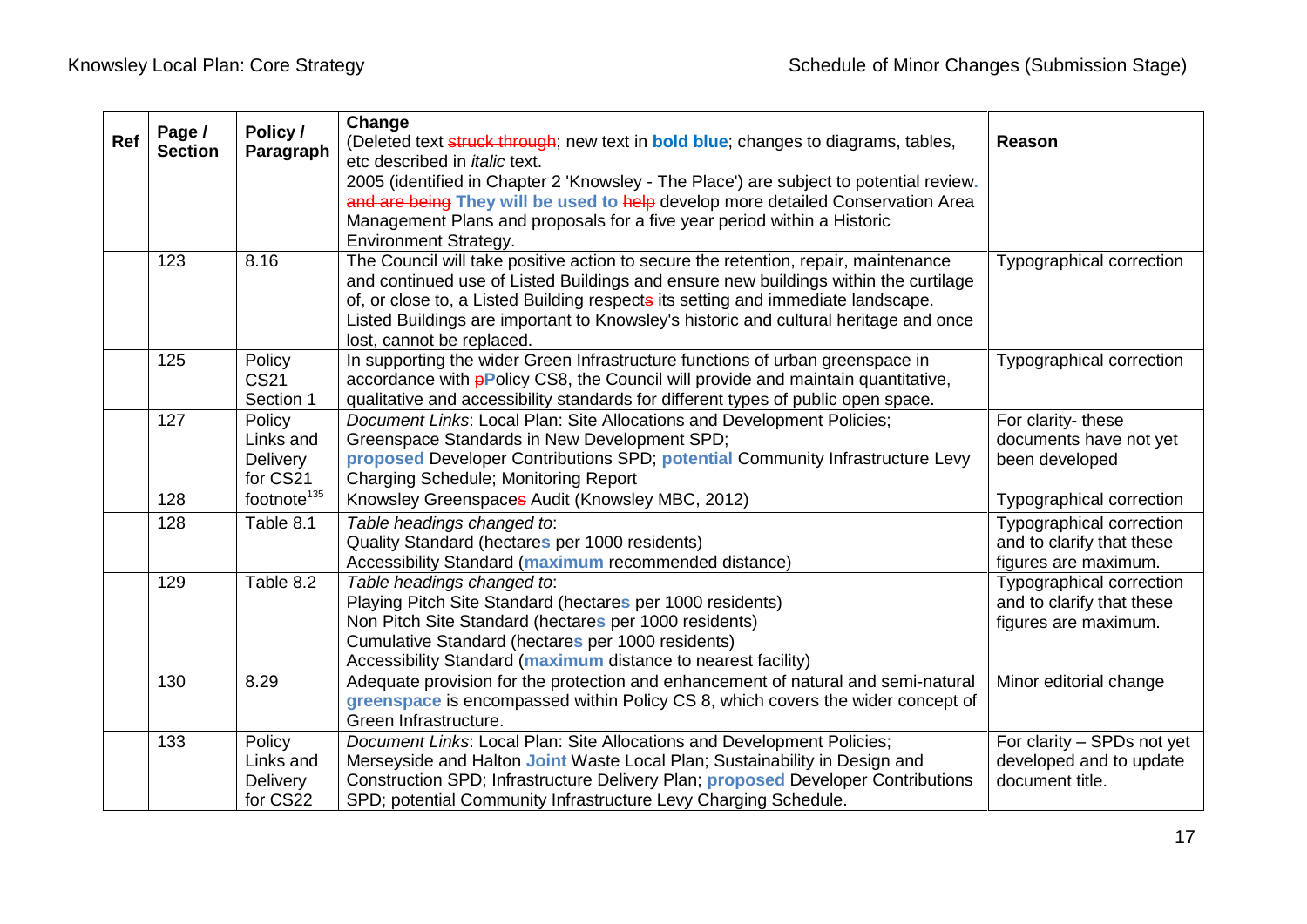|     | Page /         | Policy /                                           | Change                                                                                                                                                                                                                                                                                                                                                                                                                                                                                                                                                                                                                                                                                                                                                                                            |                                                            |
|-----|----------------|----------------------------------------------------|---------------------------------------------------------------------------------------------------------------------------------------------------------------------------------------------------------------------------------------------------------------------------------------------------------------------------------------------------------------------------------------------------------------------------------------------------------------------------------------------------------------------------------------------------------------------------------------------------------------------------------------------------------------------------------------------------------------------------------------------------------------------------------------------------|------------------------------------------------------------|
| Ref | <b>Section</b> | Paragraph                                          | (Deleted text struck through; new text in <b>bold blue</b> ; changes to diagrams, tables,<br>etc described in <i>italic</i> text.                                                                                                                                                                                                                                                                                                                                                                                                                                                                                                                                                                                                                                                                 | <b>Reason</b>                                              |
|     | 134            | 9.5                                                | The Government document "Plan for Growth" <sup>(138)</sup> sets out a timetable for the<br>delivery of zero carbon development via a series of incremental changes to the<br>national Building Regulations. Building Regulations (Part L) cover carbon emissions<br>from energy use through heating, fixed lighting, and hot water (known as regulated<br>energy). The regulations do not cover energy use from cooking or other plug-in<br>electrical appliances (known as unregulated energy).                                                                                                                                                                                                                                                                                                  | Typographical correction                                   |
|     | 135            | 9.10                                               | The Merseyside and Halton Joint Waste Local Plan <sup>(139)</sup> proposes that the BREEAM<br>targets will also apply to proposals for waste management uses.                                                                                                                                                                                                                                                                                                                                                                                                                                                                                                                                                                                                                                     | Update to document title                                   |
|     | 135            | 9.12                                               | In certain circumstances, Energy from Waste (EfW) plants can provide waste heat<br>and/or electricity to the wholesale or retail markets and form a part of a<br>decentralised energy network. Policy CS 22 does not highlight EfW as a potential<br>solution for decentralised networks within the "Priority Zone" at Knowsley Industrial<br>and Business Parks. This is in line with the evidence base and because the Joint<br>Merseyside and Halton Joint Waste Local Plan (see Policy CS 26 'Waste<br>Management') has highlighted an over surplus provision of consented EfW<br>facilities within the Liverpool City Region against evidenced needs. Proposals for<br>EfW facilities will be assessed against the criteria based policies in the Merseyside<br>and Halton Waste Local Plan. | Minor editorial change<br>and update to document<br>title. |
|     | 137            | <b>CS23</b><br>Bullet 2                            | Proposals must be accompanied by information that shows how the local<br>environment will be protected, and how the site will be restored when energy<br>production ends. Proposals resulting in an unacceptable impact, must be mitigated<br>by appropriate measures, agreed by the Council.                                                                                                                                                                                                                                                                                                                                                                                                                                                                                                     | Typographical correction                                   |
|     | 137            | Policy<br>Links and<br>Delivery<br>for CS23        | Document Links: Local Plan: Site Allocations and Development Policies; proposed<br>Sustainability in Design and Construction SPD; Infrastructure Delivery Plan                                                                                                                                                                                                                                                                                                                                                                                                                                                                                                                                                                                                                                    | For clarity - SPDs not yet<br>developed.                   |
|     | 138            | 9.19                                               | In applying Policy CS 23 it should be noted that it will apply to all types of<br>renewable and low carbon technology.                                                                                                                                                                                                                                                                                                                                                                                                                                                                                                                                                                                                                                                                            | Minor editorial change                                     |
|     | 140            | Policy<br>Links and<br><b>Delivery</b><br>for CS24 | Document Links: Local Plan: Site Allocations and Development Policies; proposed<br>Sustainability in Design and Construction SPD; proposed Design Quality in New<br>Development SPD; Infrastructure Delivery Plan                                                                                                                                                                                                                                                                                                                                                                                                                                                                                                                                                                                 | For clarity - SPDs not yet<br>developed.                   |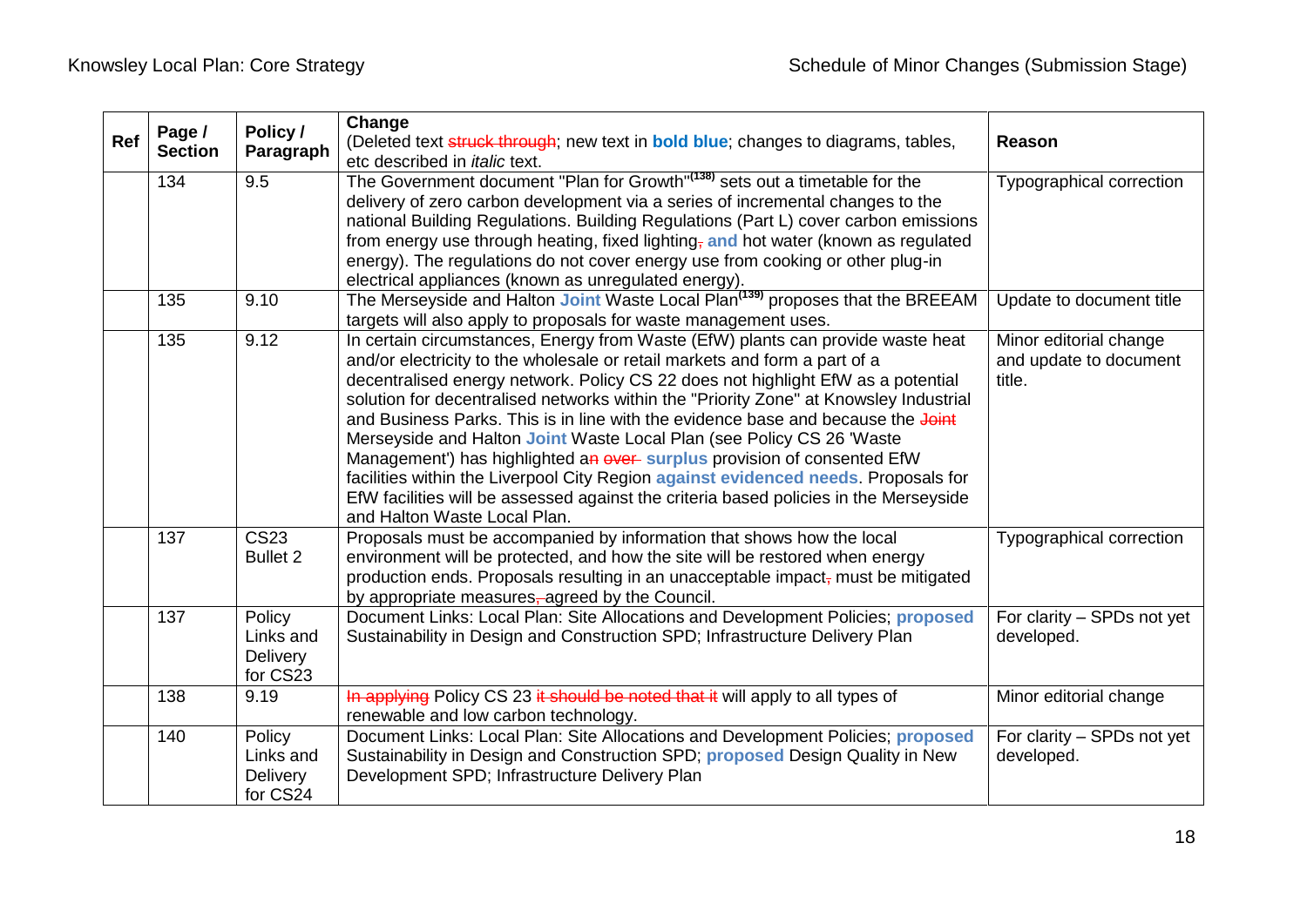| Ref | Page /<br><b>Section</b> | Policy /<br>Paragraph                              | Change<br>(Deleted text struck through; new text in <b>bold blue</b> ; changes to diagrams, tables,<br>etc described in <i>italic</i> text.                                                                                                                                                                                                                                                                                                                                                                                                                                                                                   | Reason                                                                                 |
|-----|--------------------------|----------------------------------------------------|-------------------------------------------------------------------------------------------------------------------------------------------------------------------------------------------------------------------------------------------------------------------------------------------------------------------------------------------------------------------------------------------------------------------------------------------------------------------------------------------------------------------------------------------------------------------------------------------------------------------------------|----------------------------------------------------------------------------------------|
|     | 140                      | 9.21                                               | National legislation, including the Flood and Water Management Act (2010) seeks<br>to address the risk of flooding and water scarcity, both of which are expected to<br>increase as a result of climate change. The Act will help local authorities to tackle<br>flood risk in partnership with the Environment Agency and other stakeholders. This<br>will build on earlier legislation, including the Flood Risk Regulations 2009 under<br>which Councils to must develop Preliminary Flood Risk Assessments (PFRAs).<br>The Council's PFRA report was approved by the Environment Agency in October<br>2011.               | Minor editorial change                                                                 |
|     | 141                      | Table 9.1                                          | <b>Watercourse at Bowring Park</b>                                                                                                                                                                                                                                                                                                                                                                                                                                                                                                                                                                                            | Typographical correction                                                               |
|     | 141                      | 9.28                                               | Sustainable Drainage Systems ("SuDS") are now the expected way to manage<br>surface water and can be used on any site. These features include green roofs, soft<br>landscaping, permeable surfaces and/or water storage ponds. Policy CS 24 will<br>complement Part H of the Building Regulations 2010 and national legislation by<br>requiring the use of SuDS on all sites. Further guidance on the Council's<br>requirements concerning the use of SuDS will be set out in the proposed "Design<br>Quality in New Development", "Sustainability in Design and Construction", and<br>potentially a "Water Management" SPDs. | The council has yet to<br>decide whether to<br>proceed with a Water<br>Management SPD. |
|     | 143                      | 9.33                                               | Cronton Clay Pit has also been highlighted by the Merseyside and Halton Joint<br>Waste Local Plan as a proposed location for continued landfill with inert waste,<br>which is dependant on the prior extraction of the clay resource.                                                                                                                                                                                                                                                                                                                                                                                         | Update to document title.                                                              |
|     | 145                      | $\overline{\text{CS26}}$<br><b>Bullet 1</b>        | The Council will promote sustainable forms of waste management in accordance<br>with the waste hierarchy. As set out in the Merseyside and Joint Halton Waste<br>Local Plan, it will work to:                                                                                                                                                                                                                                                                                                                                                                                                                                 | Update to document title.                                                              |
|     | 145                      | Policy<br>Links and<br><b>Delivery</b><br>for CS26 | Document Links: Joint Merseyside and Halton Waste Local Plan; Local Plan: Site<br>Allocations and Development Policies; <b>proposed</b> Sustainability in Design and<br>Construction SPD; Infrastructure Delivery Plan                                                                                                                                                                                                                                                                                                                                                                                                        | For clarity - this SPD is<br>not yet developed                                         |
|     | 145                      | 9.37                                               | Merseyside and Halton Joint Waste Local Plan<br>Government policy and EU legislation advises that, given the nature of the waste<br>management industry, Councils (particularly those within City regions or<br>metropolitan areas) should work jointly where possible to prepare joint waste<br>related planning documents, including evidence gathering and policy development.                                                                                                                                                                                                                                             | Update to document title                                                               |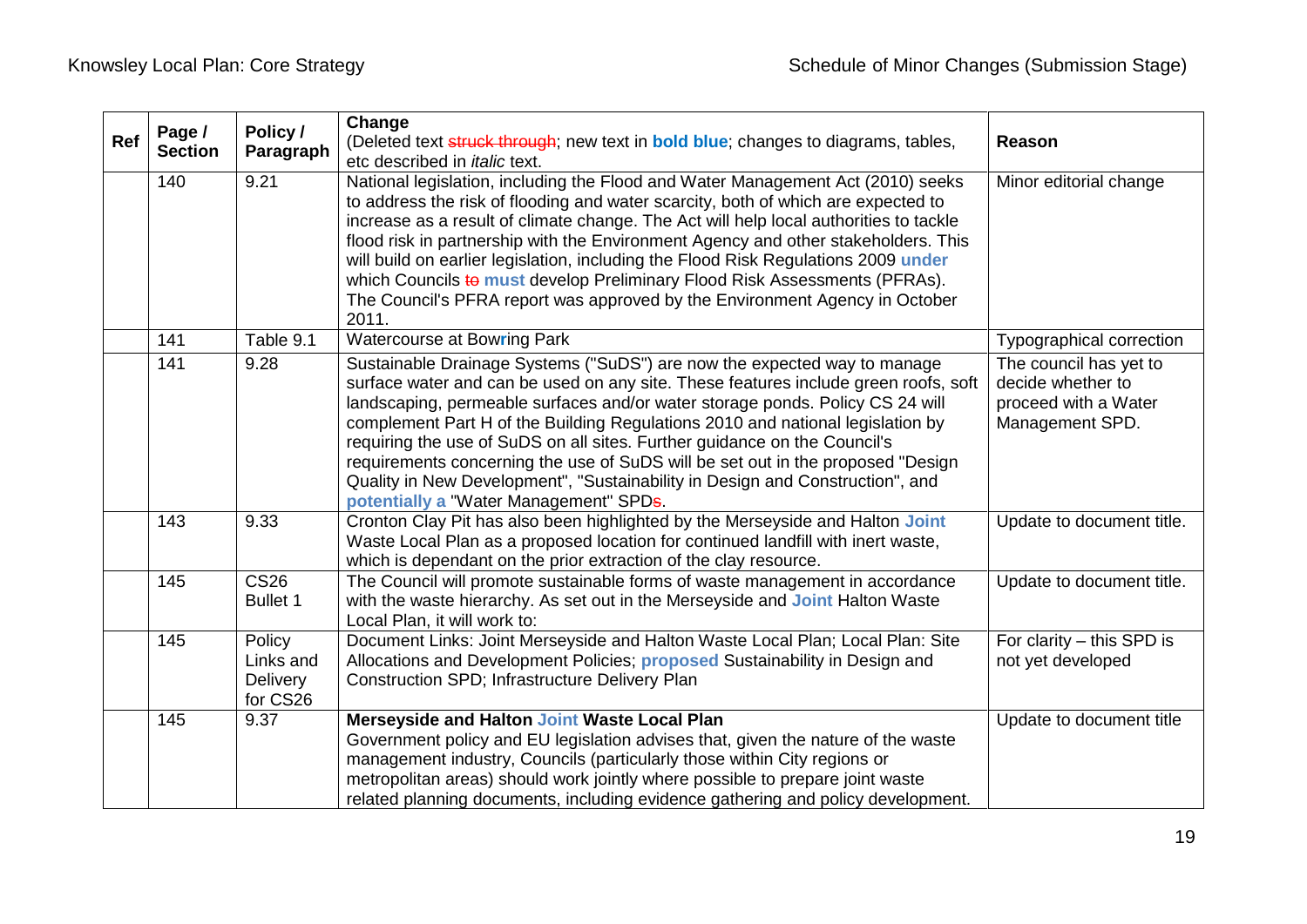| Ref | Page /<br><b>Section</b> | Policy /<br>Paragraph                              | Change<br>(Deleted text struck through; new text in <b>bold blue</b> ; changes to diagrams, tables,<br>etc described in <i>italic</i> text.                                                                                                                                                                                                                                                                                                                                                                                                                                                                    | <b>Reason</b>                                                                                   |
|-----|--------------------------|----------------------------------------------------|----------------------------------------------------------------------------------------------------------------------------------------------------------------------------------------------------------------------------------------------------------------------------------------------------------------------------------------------------------------------------------------------------------------------------------------------------------------------------------------------------------------------------------------------------------------------------------------------------------------|-------------------------------------------------------------------------------------------------|
|     |                          |                                                    | Agreement was reached in 2005 between Knowsley Council, the other Merseyside<br>Councils and Halton Council to prepare a joint Waste Local Plan (formerly known<br>as the "Waste DPD") for the Liverpool City Region area. The Merseyside and<br>Halton Joint Waste Local Plan has been prepared by Merseyside Environmental<br>Advisory Service (MEAS), and promotes sustainable waste management for all<br>waste streams across the six constituent districts. Decisions regarding planning for<br>new waste management facilities should comply with policies in the Waste Local<br>Plan and Policy CS 26. |                                                                                                 |
|     | 146                      | 9.38                                               | The Merseyside and Halton Joint Waste Local Plan allocates an appropriate mix of<br>sites across the sub-region, to maximise the potential to drive waste management<br>up the hierarchy.                                                                                                                                                                                                                                                                                                                                                                                                                      | Update to document title                                                                        |
|     | 146                      | 9.39                                               | A central aim of the Merseyside and Halton Joint Waste Local Plan is to support<br>net self-sufficiency of waste management within the sub-region. Based on a robust<br>needs assessment and new facility forecasts, the Waste Local Plan identifies:                                                                                                                                                                                                                                                                                                                                                          | Update to document title                                                                        |
|     | 149                      | 10.7                                               | Since almost all development has some impact on the need for infrastructure,<br>services and amenities, or benefits from it, such development should contribute<br>towards the cost of its provision. Hence, it is appropriate for the Council to set out<br>the mechanisms by which developer contributions will be sought to help meet the<br>costs of new infrastructure.                                                                                                                                                                                                                                   | Typographical correction                                                                        |
|     | 150                      | <b>CS27</b>                                        | Planning for and Paying for New Infrastructure                                                                                                                                                                                                                                                                                                                                                                                                                                                                                                                                                                 | Minor editorial change                                                                          |
|     | 151                      | Policy<br>Links and<br><b>Delivery</b><br>for CS27 | Document Links: Infrastructure Delivery Plan; Proposed Developer Contributions<br>SPD and/or CIL potential Community Infrastructure Levy Charging Schedule;<br>Local Plan: Site Allocations and Development Policies; Merseyside and Halton<br><b>Joint Waste Local Plan; Monitoring Report</b>                                                                                                                                                                                                                                                                                                                | For clarity $-$ these<br>documents have not yet<br>been developed. Update<br>to document title. |
|     | 152                      | 10.13                                              | Policy CS 27 also ensures that during the plan period, recognition is given to the<br>cumulative impact of development on a range of infrastructure. This includes<br>strategic infrastructure which serves more than one development. The option is<br>maintained for the<br>Council to use the tool of infrastructure tariffs to achieve developer contributions<br>towards this, to be determined through subsequent Local Plan or other documents.                                                                                                                                                         | Minor editorial change                                                                          |
|     | 152                      | 10.14<br><b>Bullet 1</b>                           | Formal legal agreements between the developer and the Council (such as Section<br>106 Agreements or Unilateral Undertakings, arising from under the Town and                                                                                                                                                                                                                                                                                                                                                                                                                                                   | Minor editorial change                                                                          |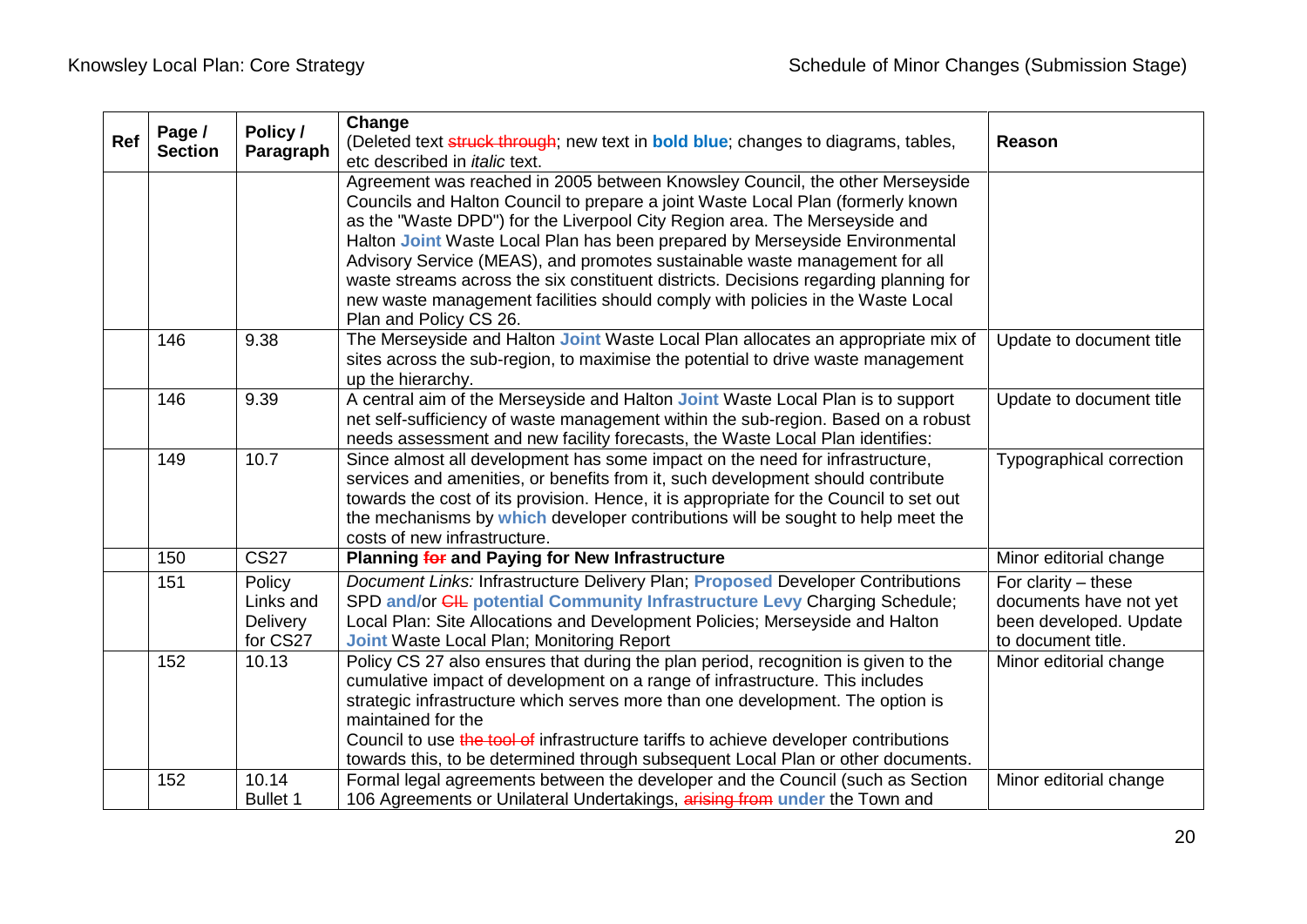| <b>Ref</b> | Page /<br><b>Section</b> | Policy /                             | Change<br>(Deleted text struck through; new text in <b>bold blue</b> ; changes to diagrams, tables,                                      | Reason                                           |
|------------|--------------------------|--------------------------------------|------------------------------------------------------------------------------------------------------------------------------------------|--------------------------------------------------|
|            | Paragraph                | etc described in <i>italic</i> text. |                                                                                                                                          |                                                  |
|            |                          |                                      | <b>Country Planning Act</b>                                                                                                              |                                                  |
|            |                          |                                      | 1990) and                                                                                                                                |                                                  |
|            | iv                       | Appendix                             |                                                                                                                                          | Update to document title                         |
|            |                          | A                                    | The Knowsley Local Plan will include three Development Plan Documents, namely                                                            |                                                  |
|            |                          |                                      | the Local Plan: Core Strategy, the Local Plan: Site Allocations and Development                                                          |                                                  |
|            |                          |                                      | Policies; and the Merseyside and Halton Joint Waste Local Plan.                                                                          |                                                  |
|            | ۷i                       | Appendix                             | <b>Internationally Important Sites for Biodiversity</b>                                                                                  | Minor editorial change                           |
|            |                          | A                                    | The Natura 2000 network of protected sites established under the EU Habitats                                                             |                                                  |
|            |                          |                                      | Directive (92/43/EEC), comprising Special Areas of Conservation (SAC) designated                                                         |                                                  |
|            |                          |                                      | in the UK and also incorporating Special Protection Areas (SPA) designated under                                                         |                                                  |
|            |                          |                                      | the Birds Directive (2009/147/EC codified from 79/409/EEC). Ramsar sites are                                                             |                                                  |
|            |                          |                                      | also included with European Sites within UK legislation.                                                                                 |                                                  |
|            | xii                      | Appendix<br>A                        | <b>Regional Spatial Strategy (RSS)</b><br>The Regional Spatial Strategy <sup>(159)</sup> is the regional planning strategy for the North | Update to reflect the<br>revocation of the North |
|            |                          |                                      | West, in place from 2008. The RSS informs the preparation of Local Development                                                           | <b>West Regional Spatial</b>                     |
|            |                          |                                      | Documents, Local Transport Plans and regional and sub-regional strategies and                                                            | Strategy in May 2013.                            |
|            |                          |                                      | programmes. The Government has announced its intention to abolish the RSS                                                                |                                                  |
|            |                          |                                      | under the provisions of the Localism Act. formally revoked the North West                                                                |                                                  |
|            |                          |                                      | <b>Regional Spatial Strategy in May 2013</b>                                                                                             |                                                  |
|            | Appendix                 | Medium                               | <b>Addition of 'Warrington Road, Whiston'</b>                                                                                            | Minor Editorial Change -                         |
|            | В                        | local                                | <b>Addition of 'Glovers Brow, Kirkby'</b>                                                                                                | correction of omission                           |
|            |                          | centres                              |                                                                                                                                          | from list                                        |
|            |                          |                                      |                                                                                                                                          |                                                  |
|            | Appendix                 | Minor                                | <b>Addition of 'Camberley Way, Halewood'</b>                                                                                             | Minor Editorial Change -                         |
|            | B                        | parades                              |                                                                                                                                          | correction of omission                           |
|            |                          |                                      |                                                                                                                                          | from list                                        |
|            | Appendix                 | Table C.2                            | Infrastructure Planning and Development Requirements                                                                                     | Minor editorial change                           |
|            | С                        |                                      | <b>CS27</b><br>Planning for and Paying for New Infrastructure<br>PA <sub>1</sub>                                                         |                                                  |